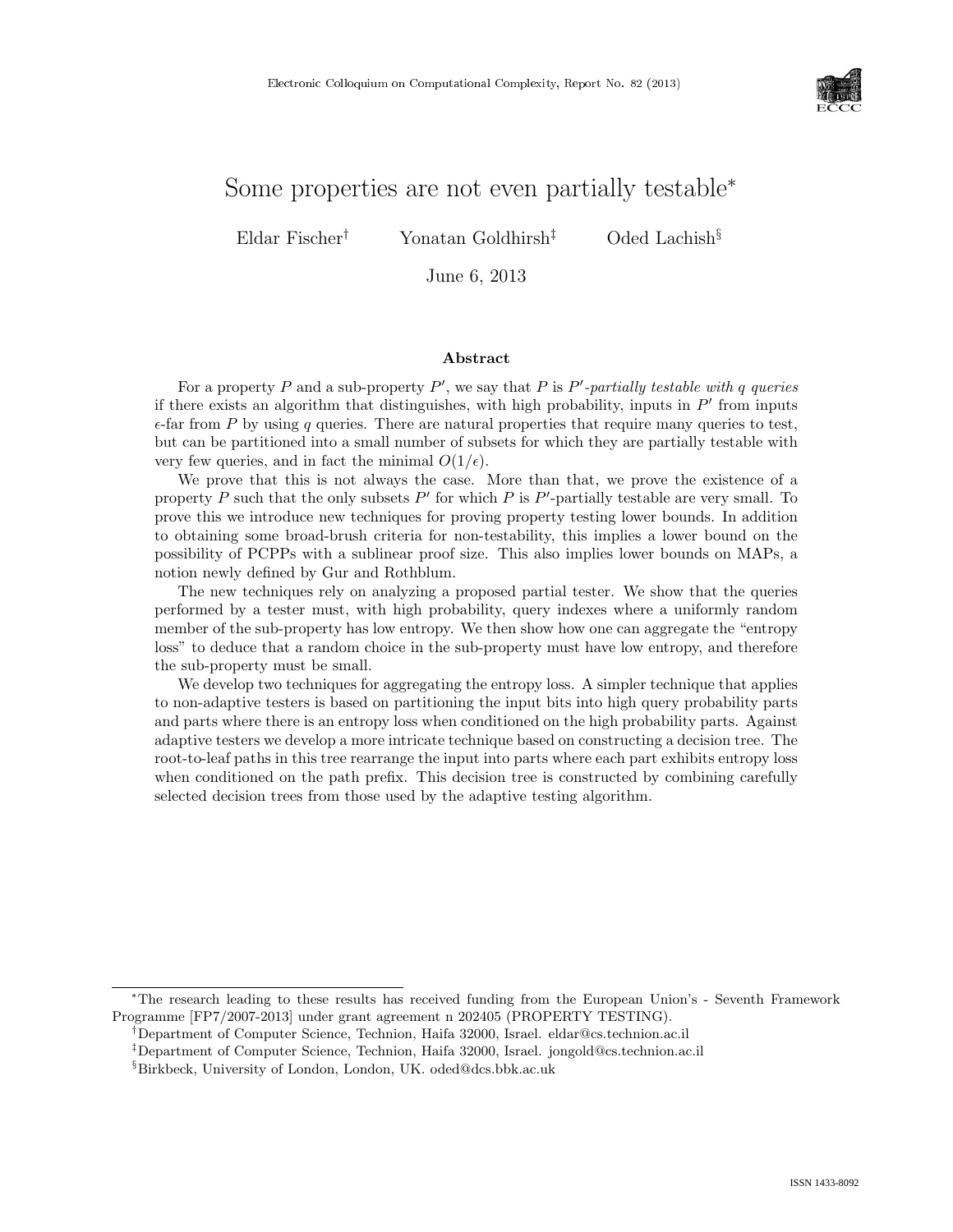## 1 Introduction

Property Testing deals with randomized approximation algorithms that operate under low information situations. Formally, we deal with objects from some universe U parametrized by an integer  $n$ , usually  $\Sigma^n$  where  $\Sigma$  is some finite alphabet; with a notion of *distance* between two objects in U, usually the Hamming distance; and with a notion of a *query* to an object in  $U$ , usually corresponding to retrieving  $x_i$  for an index  $i \in \{1, \ldots, n\}.$ 

**Definition 1.1** (Testable property). Let  $P \subseteq \{0,1\}^n$ . We say that P is testable with q queries if there exists an algorithm A that gets as input a parameter  $\epsilon > 0$  and query access to an input string  $x \in \{0,1\}^n$  and outputs accept or reject such that:

- If  $x \in P$ , then A accepts with probability at least  $2/3$ .
- If  $d(x, P) > \epsilon$ , then A rejects with probability at least  $2/3$ .

If furthermore all queries performed to the input can be decided before any of them are made, then the algorithm is non-adaptive, and otherwise it is adaptive. If we require that whenever  $x \in P$ , then the algorithm accepts with probability 1, then the algorithm is 1-sided, and otherwise it is 2-sided.

Property Testing was first addressed by Blum, Luby and Rubinfeld [6], and most of its general notions were first formulated by Rubinfeld and Sudan [19]. The first investigated properties were mostly of an algebraic nature, such as the property of a Boolean function being linear. The first investigation of combinatorial properties and the formal definition of testability was by Goldreich, Goldwasser and Ron [11]. Since then Property Testing has attracted significant attention. For surveys see [8, 16, 17].

When proving that testing a property requires many queries, one might ask "how strong is this requirement?", which can be illustrated with an example. Alon et. al. [3] studied the testability of formal languages, and proved that the language  $L = \{uu^Rvv^R|u, v \in \{0,1\}^*\}\$  requires at least Of formal languages, and proved that the language  $E = \{ua, v \in [a, v \in [0, 1]\}$  requires at least  $\Omega(\sqrt{n})$  queries to test. Informally, one may say that the "reason" for this language being untestable is the difficulty in guessing the length of  $uu^R$ . This can be made formal by considering the languages  $L_i = \{uu^Rvv^R|u, v \in \{0,1\}^*, |u|=i\}$ , which form a partition of L. A simple sampling algorithm can perform  $O(\epsilon^{-1})$  queries to an input and distinguish between inputs in  $L_i$  and inputs  $\epsilon$ -far from L. It is also important to note that  $|L \cap \{0,1\}^n| = 2^{\Theta(n)}$ , but its partition  $L_0 \cap \{0,1\}^n, \ldots, L_n \cap \{0,1\}^n$ is only to a number of subsets linear in  $n$ .

This phenomenon is not unique to the language considered by Alon et. al. Another example is that of graph isomorphism, first considered in the property testing framework by Alon et. al. [2] (and later by Fischer and Matsliah [9]), and shown to require at least  $\Omega(n)$  queries to test. In this setting we consider a pair of unknown graphs given by their adjacency matrices, and we are charged with distinguishing the case where they are isomorphic from the case where more than  $\epsilon n^2$ of their edges must be changed to make them isomorphic. In this case, the size of the property is  $2^{\Theta(n^2)}$ , and we can partition the property into n! properties  $\{P_\pi | \pi \in S_n\}$ , each defined by  $P_{\pi} = \{ (G_1, G_2) | \pi(G_1) = G_2 \}$ , such that a sampling algorithm can perform  $O(\epsilon^{-1})$  queries to an input and distinguish between inputs in  $P_{\pi}$  and inputs  $\epsilon$ -far from the original property.

Thus it is tempting to ask whether this is a general phenomenon. Can any property  $P$  be partitioned into  $k = |P|^{o(1)}$  properties  $P_1, \ldots, P_k$  such that the task of distinguishing inputs in  $P_i$ from inputs far from P can be performed with a number of queries that depends only on  $\epsilon$ ? The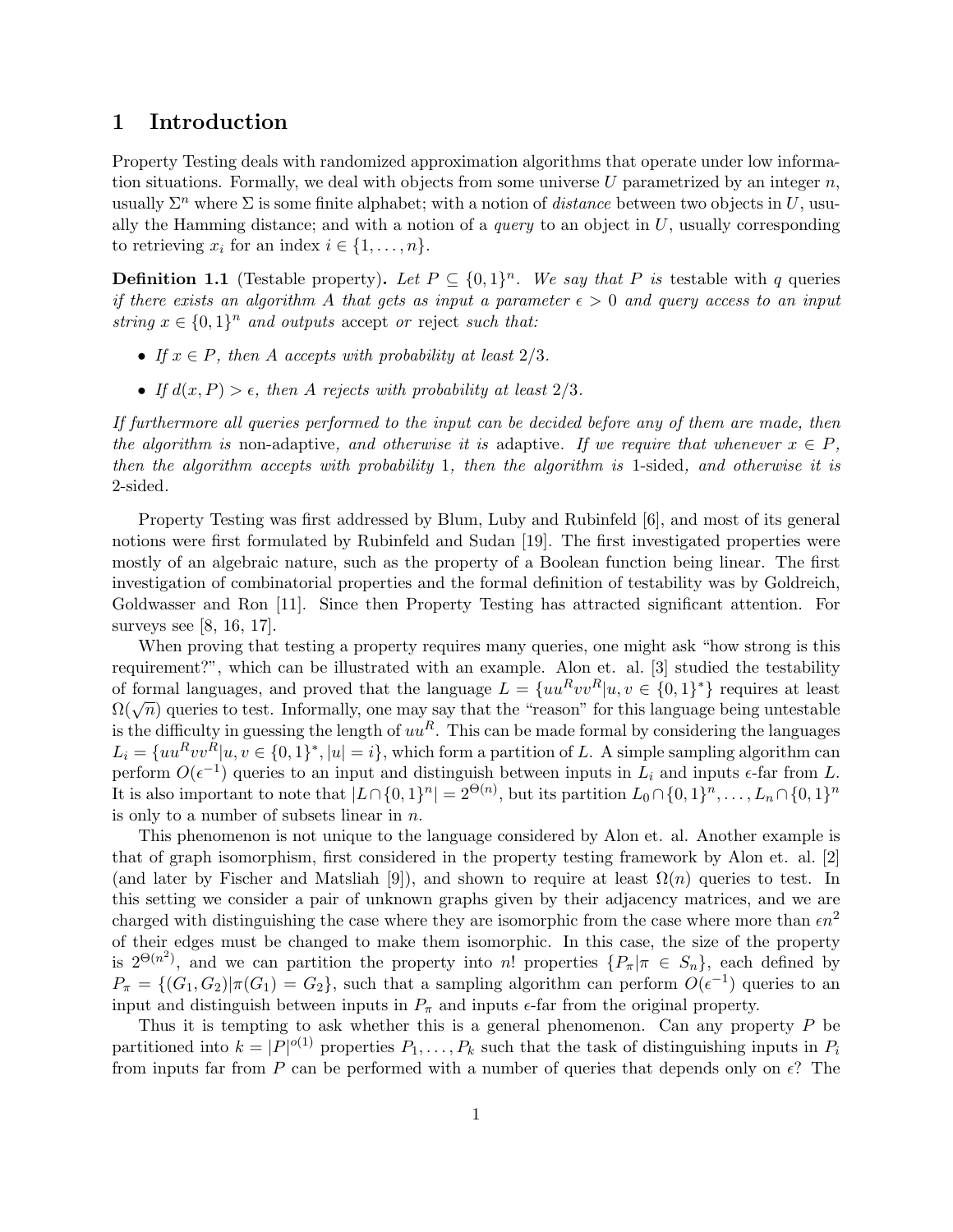main result of the present paper is to prove that this is not always the case. In fact, there exist properties for which any such partition must be to a number of subsets exponential in  $n$ .

To prove this result we consider a simpler setting that implies it.

**Definition 1.2** (Partially testable property). Let  $P \subseteq \{0,1\}^n$  and  $P' \subseteq P$ . We say that P is  $P'$ -partially testable with  $q$  queries if there exists an algorithm  $A$  that gets as input a parameter  $\epsilon > 0$  and query access to an input string  $x \in \{0,1\}^n$  and outputs accept or reject such that:

- If  $x \in P'$ , then A accepts with probability at least  $2/3$ .
- If  $d(x, P) > \epsilon$ , then A rejects with probability at least  $2/3$ .

If furthermore all queries performed to the input can be decided before any of them are made, then the algorithm is non-adaptive, and else it is adaptive.

Obviously, if P is testable with q queries, then for any subset  $P' \subseteq P$  it is P'-partially testable with the same number of queries. On the other hand, for any property P and any element  $x \in P$ , we have that P is  $\{x\}$ -partially testable with  $O(\epsilon^{-1})$  queries.

The partitions described above are in fact partitions of P into subsets  $P_1, \ldots, P_k$  such that P is  $P_i$ -partially testable for every  $1 \leq i \leq k$ . If there exists such a partition into not too many sets, then there must be at least one set that is relatively large. Our main result shows that there exists a property P for which all subsets  $P' \subseteq P$  such that P is P'-partially testable are small. In fact, all linear codes with large dual distance define such properties.

**Theorem 1.3.** Let  $C \subseteq \{0,1\}^n$  be a linear code of size  $|C| \leq 2^{\frac{1}{64}n}$  and dual distance  $\Gamma$ . For every  $C' \subseteq C$ , if C is C'-partially testable with q adaptive queries, then  $|C'| \leq |C|2^{-\Theta(\frac{\Gamma}{q})}$ .

We will first prove a weak version of Theorem 1.3 in Section 4 which will apply for  $q$  nonadaptive queries and imply the bound  $|C'| \leq |C| 2^{-\Theta(\frac{\Gamma}{q^3})}$ . This proof will use some of the key ideas that will later manifest in the proof of the theorem in its full generality in Section 5.

An important question is the existence of codes with strong parameters. A random linear code C will have  $\Gamma = \Theta(n)$  and  $|C| = 2^{\Theta(n)}$  with high probability (this is implied by the Gilbert-Varshamov bound [10, 20]; MacWilliams et. al. [15] showed that this can also be obtained by codes which are self-dual and thus also have good distance), and thus by Theorem 1.3 we will have that for any  $C' \subseteq C$  such that C is C'-partially testable with q queries,  $|C'| \leq |C| 2^{-\Theta(\frac{n}{q})}$ . For a constant q, this implies that partial testability will only be possible with exponentially small subsets. The best explicit (and low uniform decision complexity) construction known to us is that of [1], which gives  $|C| = 2^{\Theta(n)}$  with  $\Gamma = \Theta(n/\log n)$ , and thus the bound becomes  $|C'| \leq n^{O(1)}|C|2^{-\Theta(\frac{n}{q})}$ , which is polynomially worse than the non-explicit bound, but is still a strong upper bound on the size of  $C'.$ 

Theorem 1.3 implies that there exist properties P that require a lot of queries to test, and that every partition of P into subsets  $P_1, \ldots, P_k$  such that P is  $P_i$ -partially testable for every  $1 \leq i \leq k$ requires that  $k$  will be very big. One might ask if we can prove a converse. That is, if  $P$  can be tested with a few queries, can we find such a partition with a small k?

**Open Problem 1.4.** Let P be a property testable with r queries. Is it true that we can partition P into subsets  $P_1, \ldots, P_k$  such that P is  $P_i$ -partially testable with  $O(1)$  queries for every  $1 \leq i \leq k$ and  $k$  is bounded by some moderate function of  $r$ ?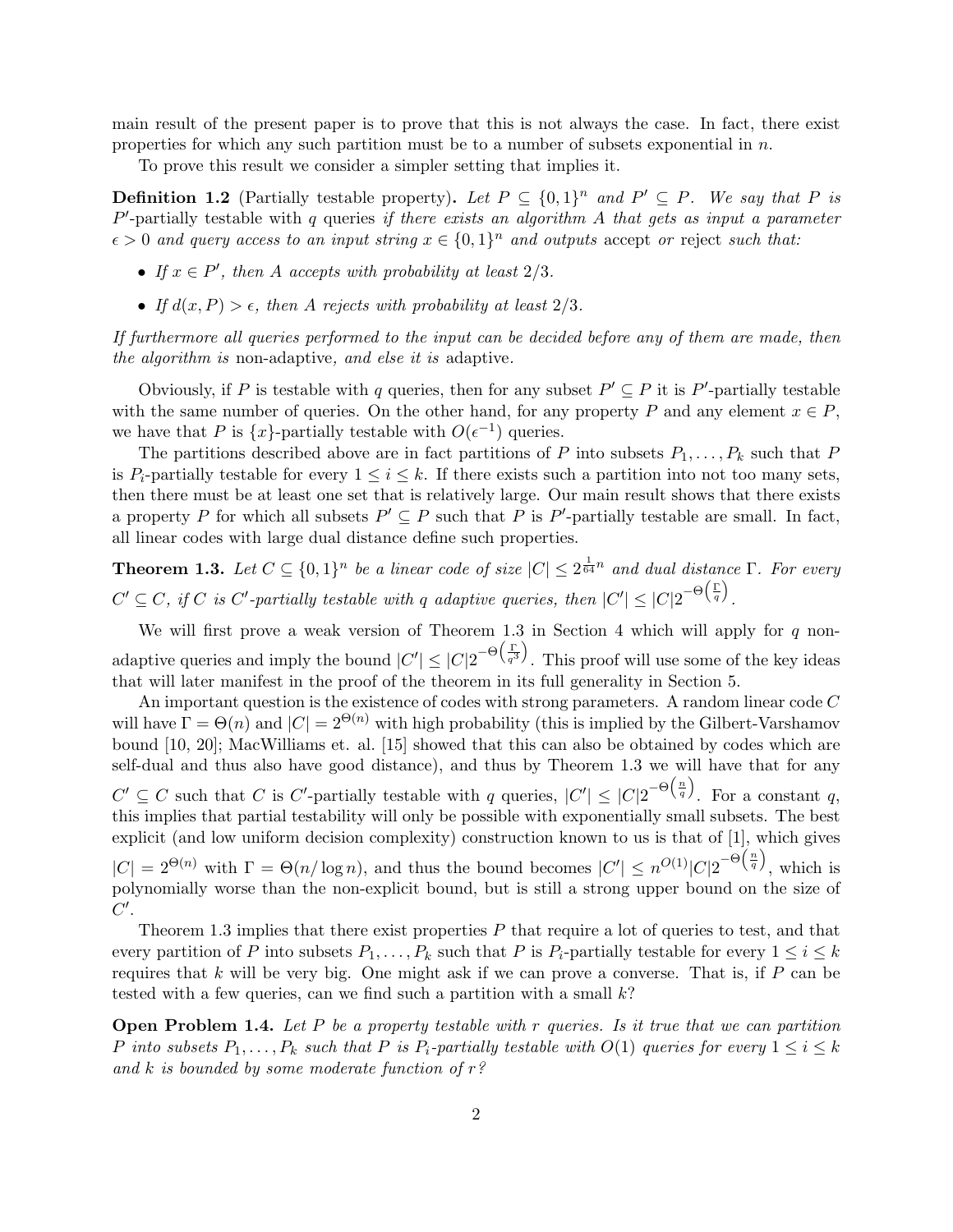Theorem 1.3 implies that for some properties, k might be as big as  $2^{\Theta(\frac{n}{q})}$ . It is not clear whether this value of  $k$  can always be obtained. The trivial upper bound for every property is by partitioning into  $2^{n-q}$  subsets of size  $2^q$ . Are there properties for which this is required?

**Open Problem 1.5.** Does there exist a property P such that for every  $P' \subseteq P$  where P is P'partially testable with q queries we also have  $|P'| \leq |P|2^{\Theta(q)-\Theta(n)}$ ?

#### 1.1 Related work

Our notion of a partition is similar to existing notions in computational complexity. For a partition  $P = P_1 \cup P_2 \cup \ldots \cup P_k$  where for every  $1 \leq i \leq k$ , P is  $P_i$ -partially testable, the designation of  $P_i$ can be seen as a "proof" that a certain x is in P. If  $x \in P$ , then there exists some  $P_i$  such that  $x \in P_i$  and therefore a  $P_i$ -partial tester for P will accept it with high probability. If x is  $\epsilon$ -far from P, then all  $P_i$ -partial testers for P will reject it with high probability.

This is similar to the notion of a *Probabilistically Checkable Proof of Proximity (PCPP)*, first introduced by Ben-Sasson et. al. [4]. PCPPs are to property testing as NP is to P. A  $q$  query PCPP for a property  $P \subset U$  is an algorithm that gets as input  $x \in U$  and a proof of proximity  $\pi \in \{0,1\}^l$ . The algorithm must perform at most q queries to x and  $\pi$  and fulfill the requirement that if  $x \in P$  then there exists a proof  $\pi$  that causes the algorithm to accept with high probability, but when x is  $\epsilon$ -far from P then for any proof  $\pi$  the algorithm rejects with high probability. In our setting, the algorithm is allowed free access to a proof of length  $l = \log(k)$ , but we expect l to be sublinear in the size of  $x$ . In particular, the property we analyze here cannot have a PCPP with a sublinear length proof.

Rothblum et. al. [18] introduced the notion of an *Interactive Proof of Proximity (IPP)*. In an IPP for a property  $P$ , the tester can also communicate with a *prover* in addition to querying the input x. If  $x \in P$  then the prover has a strategy that will cause the tester to accept with high probability. When x is  $\epsilon$ -far from P, the prover cannot make the tester accept with high mgn probability. When x is e-iar from  $\overline{T}$ , the prover cannot make the tester accept with mgn probability. Rothblum et. al. show that all languages in NC admit such a protocol with  $\sqrt{n}$  query and communication complexity and  $\text{polylog}(n)$  communication rounds. Protocols of this kind are only interesting for the case where the communication complexity is sublinear, or else the prover may just give the input to the tester.

Independently of the present work, Gur and Rothblum [13] weakened the IPP model to create Merlin-Arthur Proofs of Proximity (MAP). Gur and Rothblum define a MAP as a proof-system for a property P where for an input x and a proof  $\pi$  the verifier reads the entire proof  $\pi$  and queries q bits from the input x. If  $x \in P$ , then there exists a proof  $\pi$  such that the verifier accepts with high probability, and if x is far from P, then for every proof  $\pi$  the verifier rejects with high probability. Since we can trivially set  $\pi = x$ , the only interesting cases are where the length of  $\pi$  is sublinear.

The notion of a MAP with q queries and proofs of length  $\ell$  for a property P is equivalent to the existence of  $k = 2^{\ell}$  sets  $P_1, \ldots, P_k$  such that  $P = P_1 \cup P_2 \cup \ldots \cup P_k$  where for every  $1 \leq i \leq k$ , P is  $P_i$ -partially testable with q queries.

Gur and Rothblum give several constructions of properties where a MAP with a sublinear length proof greatly reduces query complexity. Gur and Rothblum also introduce the Tensor Sum family of properties, for which they prove that for every constant  $\alpha > 0$  there exists an instantiation of Tensor Sum such that any MAP for it that performs  $q$  queries must require a proof of length  $\Omega\left(\frac{n^{1-\alpha}}{a}\right)$  $\frac{1-\alpha}{q}$ . This is slightly weaker than Theorem 1.3 proved in the present paper. Their lower bound is proved by an extension of the communication complexity technique of Brody et.al. [5] to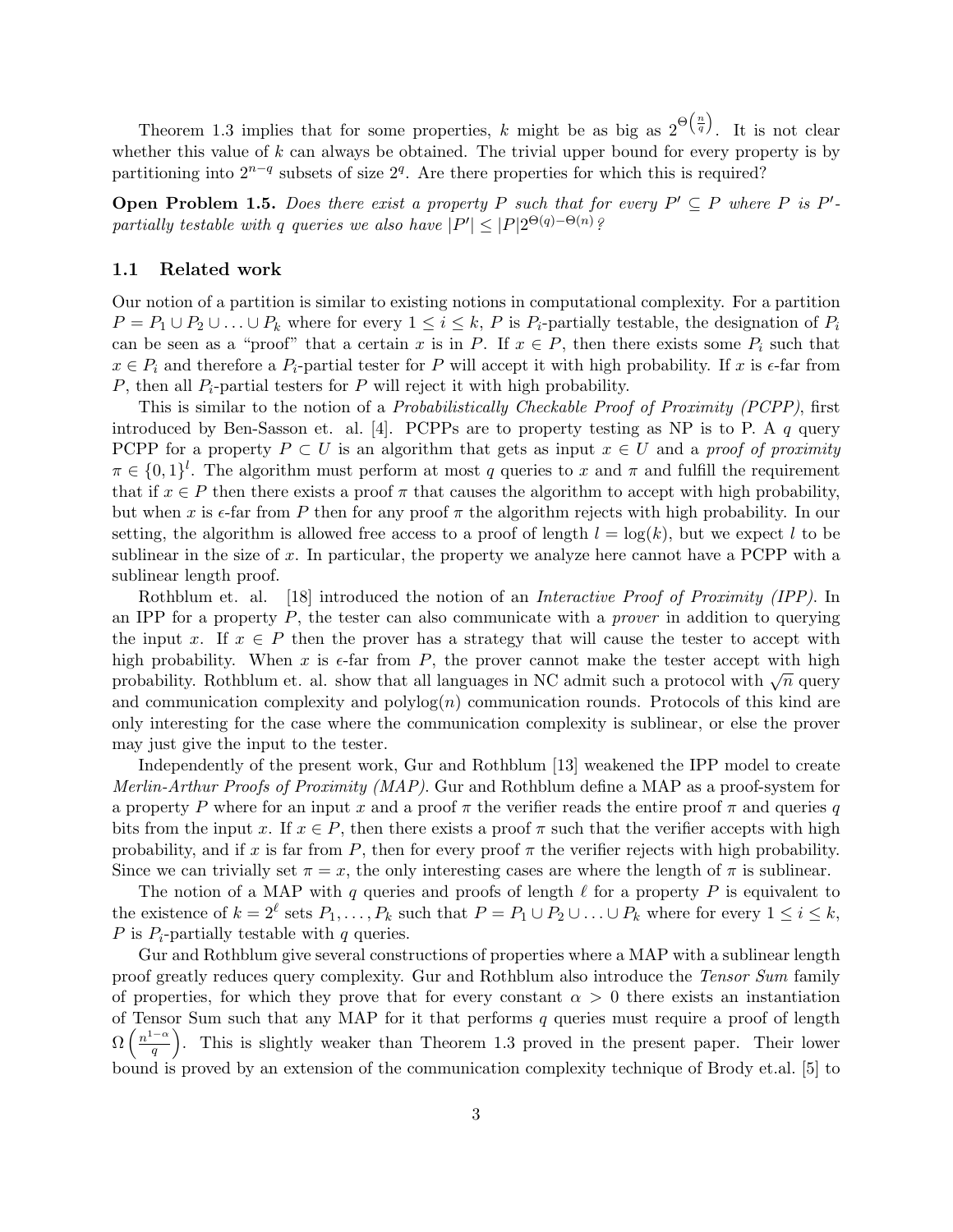Merlin-Arthur communication complexity. This proof technique is fitting for the MAP setting, but does not apply to partial testing in general. Gur and Rothblum also prove that this trade off is almost optimal for the Tensor Sum properties.

Additionally, Gur and Rothblum show separations between the power of MAPs and that of IPPs and PCPPs. They also show that 2-sidedness may only give a MAP a polylog $(n)$  factor improvement in proof length and query complexity over a 1-sided algorithm. Their result implies a connection also between 1-sided and 2-sided partial testability, though not one that would preserve O(1)-query partial testability.

## 2 Proof plan

For the proofs of our main result we develop new techniques that are in some ways more flexible than the traditional use of Yao's method for proving property testing lower bounds. We believe that these techniques hold promise for other lower bound situations where using Yao's method seems to hit a wall.

#### 2.1 General themes

As with Yao's method, we contrast the behavior of a supposed test when it is run over an input chosen according to some distribution over "yes" instances, with its behavior when it is run over an input chosen according to some distribution over "no" instances. However, while in the traditional method these two distributions are chosen based only on the property (and should work against all possible algorithms of a given class), here the distributions are in fact tailor made for the specific analyzed algorithm. Note that special care must be taken in the definition of such an input distribution. It may not depend on the "real-time" behavior of the algorithm (i.e. it may not adapt itself to the identity of the random queries that the algorithm has made), and is instead constructed based only on the description of the algorithm.

The second theme is the use of *Shannon entropy*. Our goal here is to prove that if  $C$  is  $C'$ -partially testable, then  $C'$  cannot be too large. For achieving this we assume that a testing algorithm exists, and then contrast a uniformly random choice of a word in  $C'$  with another word chosen from a "dangerous" distribution over words far from C. The assumption that the test in fact distinguishes the two distributions allows us to show that a uniformly random choice of a word in  $C'$  has low entropy, and hence  $C'$  must be small. Using entropy instead of direct counting is crucial to using our main method for obtaining a bound against 2-sided error tests, rather than only 1-sided error ones.

#### 2.2 Proving a bound against non-adaptive algorithms

The bound against non-adaptive algorithms showcases the above general themes. A supposed  $C'$ partial test with  $q$  queries is in essence a distribution over query sets of size  $q$ , such that with high probability a query set is chosen that highlights a difference between members of  $C'$  and inputs far from being in  $C$ . Now if the test were additionally 1-sided, this would translate to forbidden values in the meaningful query sets, which would give a cross product bound on the size of  $C'$ . For 2-sided tests we use an analogous feature of entropy, namely that of subadditivity.

To construct a "dangerous" distribution over words far from being in C, we first take note of the "heavy" indexes, which are those bits of the input that are with high probability part of the query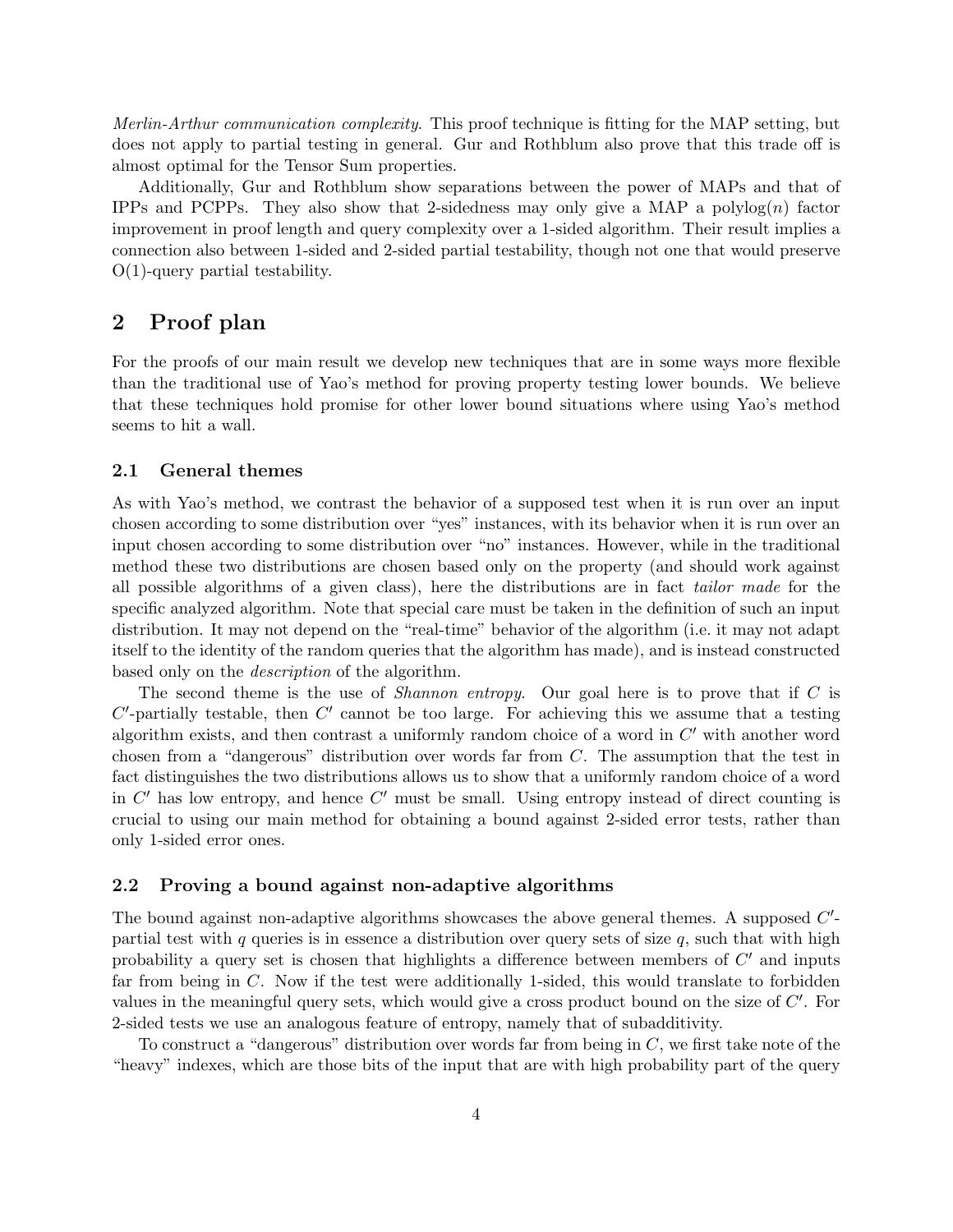subset of the investigated testing algorithm. There will be only few of those, and our distribution over far words would be that of starting with a restriction of a uniformly random word in  $C'$  to the set of heavy indexes, and augmenting it with independently and uniformly chosen values to all other input bits. When contrasted with the uniform distribution over all members of  $C'$ , we obtain that there must be many query sets that show a distinction between the two distributions over the non-heavy indexes with respect to the heavy ones. This means that the values of the non-heavy indexes in each such query set do not behave like a uniformly independent choice, and thus have a corresponding entropy (conditioned on the heavy index bits) that is significantly less than the maximal possible entropy. Having many such query sets in essence means that we can find many such sets that are disjoint outside the heavy indexes, which in turn leads to an entropy bound by virtue of subadditivity (when coupled with general properties of linear codes).

#### 2.3 Proving a bound against adaptive algorithms

An adaptive algorithm cannot be described as a distribution over query sets, but rather as a distribution over small decision trees of height  $q$  that determine the queries. Therefore low-entropy index sets cannot be readily found (and in fact do not always exist). To deal with this we employ a new technique, that allows us to "rearrange" the input in a way that preserves entropy, but now admits disjoint low-entropy sets.

This new construction is a *reader*, which in essence is an adaptive algorithm that reads the entire input bit by bit (without repetitions). As this adaptive algorithm always eventually reads the entire input, it defines a bijection between the input to be read and the "reading stream", i.e. the sequence of values in the order that the reader has read them.

The construction of this reader is fully based on the description of the  $q$ -query adaptive algorithm that  $C'$ -partially tests for  $C$  (again we assume that such an algorithm exists). In fact we contrast the uniform distribution over members of  $C'$  with not one but many possible distributions over inputs far from  $C$ . At every stage we obtain that, as long as our reader has not yet read a large portion of the input, the adaptive test can provide a decision tree over the yet-unread bits that shows a difference between a uniformly random member of  $C'$  (conditioned on the values of the bits already read) and an independently uniform random choice of values for the unread bits. Our reader will be the result of "concatenating" such decision trees as long as there are enough unread bits. Thus in the "reading stream" we have sets of q consecutive bits, each with low entropy (as it is distinguishable from independently uniform values). When there are not enough unread bits left, we read all remaining bits arbitrarily, and use general properties of codes to bound the entropy on that final chunk.

The method of constructing a reader not only allows us to do away with the exponential penalty usually associated with moving from non-adaptive to adaptive algorithms, but we additionally obtain better bounds for non-adaptive algorithms as well. This is because a reader can do away also with the penalty of moving from the situation of having many low-entropy query sets to having a family of sets disjoint outside the heavy indexes, in essence by constructing the reader for the uniform distribution over  $C'$  based on not one but many "dangerous" input distributions.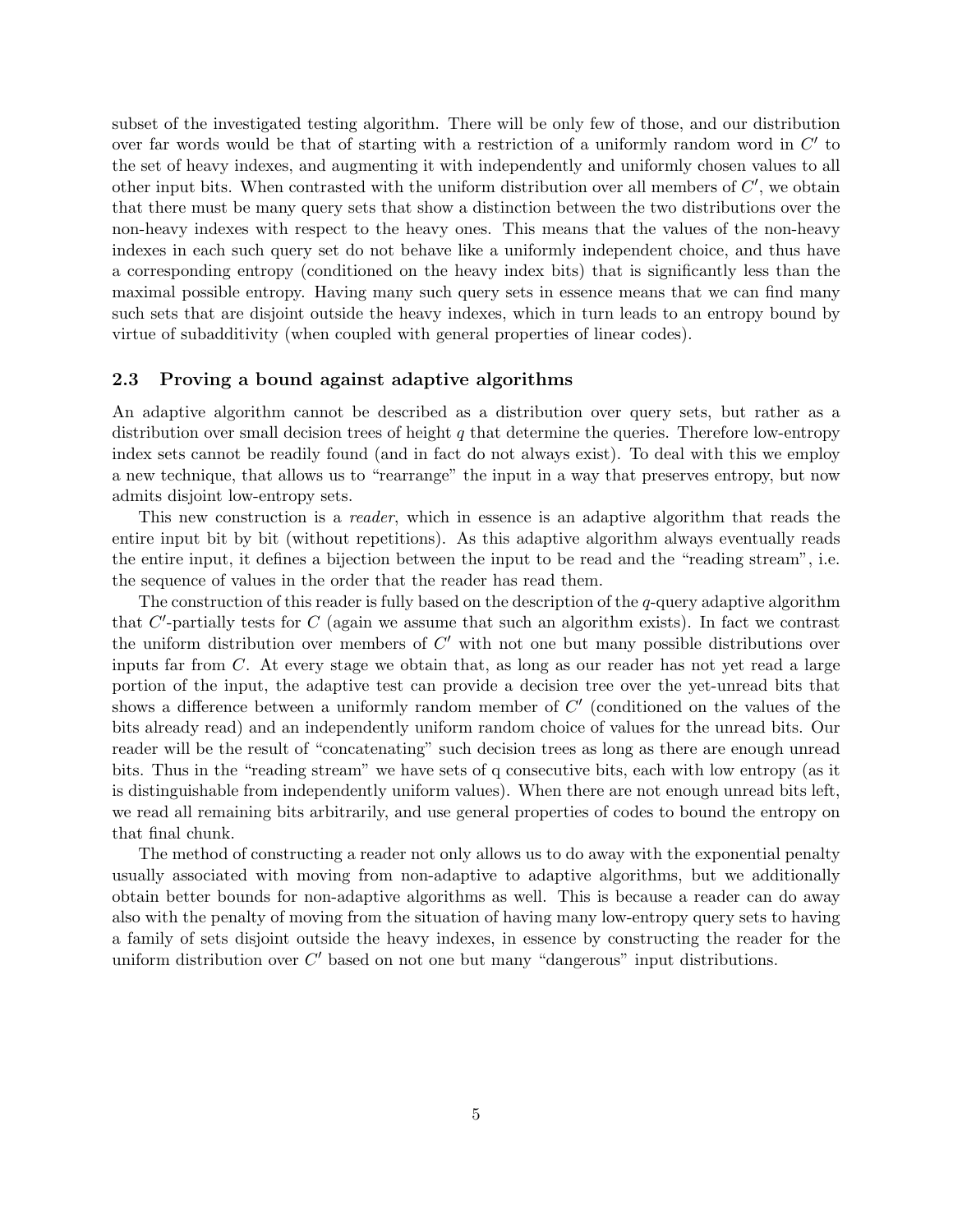## 3 Preliminaries

Below we introduce the reader to some basic definitions and results regarding entropy and the dual distance of codes. We refer the reader who is interested in a more thorough introduction of entropy to [7, Chapter 2].

First, we introduce a standard notion of distance between distributions.

**Definition 3.1** (Total variation distance). Let p and q be two distributions over the domain  $D$ . The total variation distance between p and q is defined to be  $d_{TV}(p,q) = \frac{1}{2} \sum_{i \in \mathcal{D}} |p(i) - q(i)|$ .

We now introduce the notion of the entropy of a random variable, the entropy of a random variable conditioned on another one, and two well-known lemmas.

**Definition 3.2** (Entropy). Let X be a random variable over the domain  $D$ . The entropy of X is defined to be  $H[X] = -\sum_{i \in \mathcal{D}} \Pr[X = i] \log(\Pr[X = i]).$ 

**Definition 3.3** (Conditional entropy). Let X and Y be random variables over the domain  $D$ . The entropy of X conditioned on Y is defined to be  $H[X|Y] = \sum_{y \in \mathcal{D}} Pr[Y = i] H[X|Y = y]$ .

**Lemma 3.4** (The chain rule). Assume that X and Y are random variables. The entropy of the combined state determined by both random variables is denoted  $H[X, Y]$ . This quantity obeys the chain rule  $H[X, Y] = H[X|Y] + H[Y]$ .

**Lemma 3.5** (Subadditivity). If X and Y are random variables, then  $H[X, Y] \leq H[X] + H[Y]$ .

The total variation distance is not a natural fit to the context of entropy. A more fitting notion of distance between distributions is divergence.

**Definition 3.6** (Divergence). Let p and q be two distributions over  $\mathcal{D}$ . The divergence of q from p is defined to be  $D(p||q) = \sum_{i \in \mathcal{D}} p(i) \log \left( \frac{p(i)}{q(i)} \right)$  $\frac{p(i)}{q(i)}\bigg).$ 

Fortunately, divergence and total variation distance are related via Pinsker's inequality.

**Lemma 3.7** (Pinsker's inequality). Assume that p and q are two distributions over the domain D. The total variation distance between p and q is related to the divergence of q from p by the inequality  $\sqrt{\frac{1}{2}D(p||q)} \ge d_{TV}(p,q)$ .

We will actually be using a simpler corollary of it.

**Lemma 3.8** (Corollary of Pinsker's inequality). Assume that  $X$  is a random variable distributed according to p over  $\mathcal{D}$ , and denote the uniform distribution over  $\mathcal{D}$  by  $p_u$ . The entropy of X is related to its total variation distance from the uniform distribution by  $H[X] \leq \log(|\mathcal{D}|) - 2(d_{TV}(p, p_u))^2$ .

Proof.

$$
H[X] = -\sum_{i \in \mathcal{D}} \Pr[X = i] \log(\Pr[X = i])
$$

$$
= -\sum_{i \in \mathcal{D}} \Pr[X = i] \log(\Pr[X = i] \cdot \frac{1}{|\mathcal{D}|} \cdot |\mathcal{D}|)
$$

$$
= -\sum_{i \in \mathcal{D}} \Pr[X = i] \log(\frac{1}{|\mathcal{D}|}) - \sum_{i \in \mathcal{D}} \Pr[X = i] \log(\Pr[X = i] \cdot |\mathcal{D}|)
$$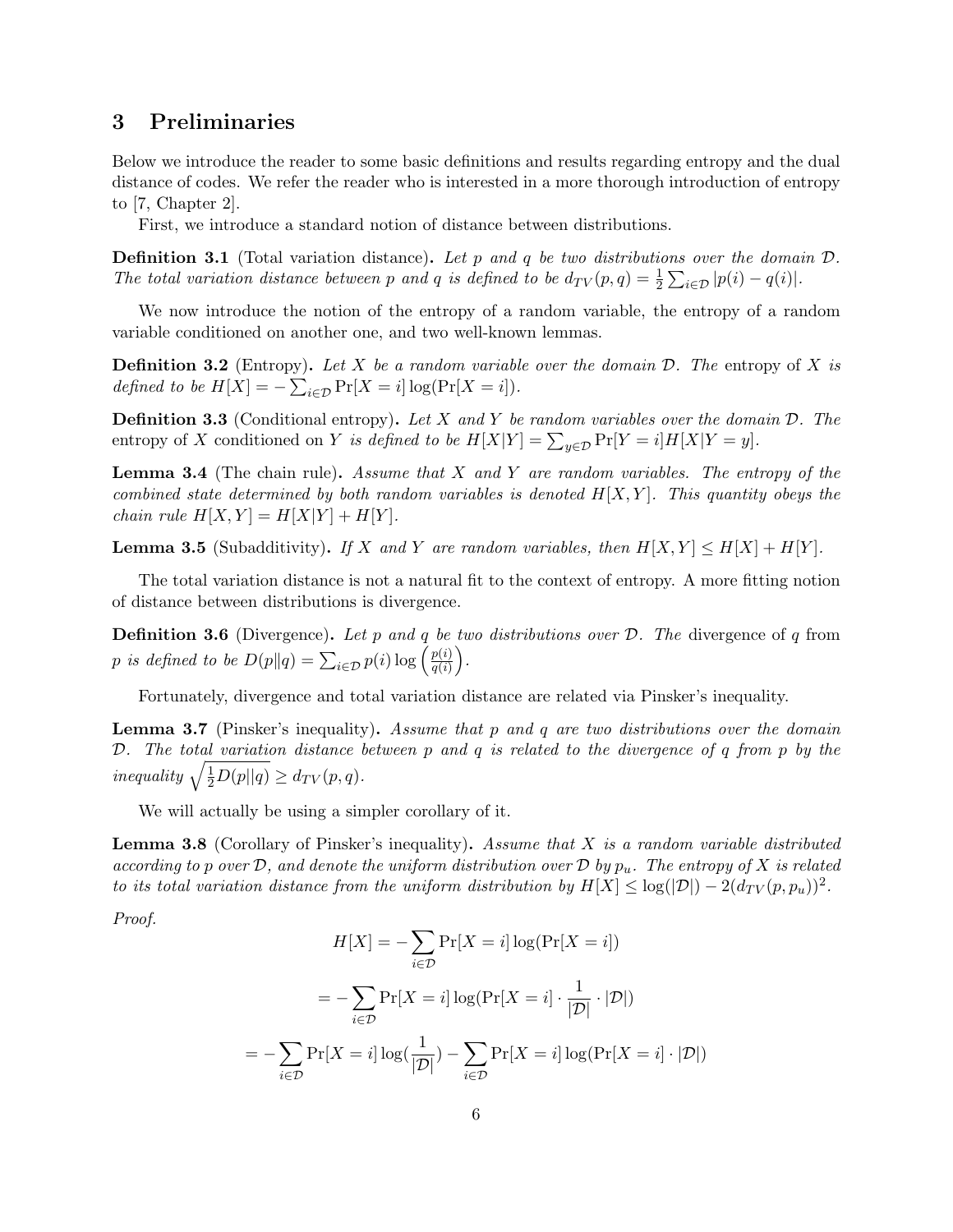$$
= \log(|\mathcal{D}|) - D(p||p_u) \leq \log(|\mathcal{D}|) - 2(d_{TV}(p, p_u))^2
$$

Where the last step follows from Pinsker's inequality.

Let  $x \in \{0,1\}^n$  and  $J \subseteq [n]$ . We use  $x[J]$  to denote the restriction of x to the indices in J. That is, the vector  $\langle x_j \rangle_{j \in J}$ . When  $C \subseteq \{0,1\}^n$  we use  $C[J] = \{x[J] | x \in C\}$ .

Let  $C \subseteq \{0,1\}^n$ . We denote by  $U(C)$  the uniform distribution over C. In accordance with the notation above, when  $X \sim U(C)$ , X[J] denotes the random variable obtained by drawing uniformly from C and then restricting to the indices in J. As a shorthand we use  $U(C)[J]$  for the distribution of X[J]. We use  $U_J(C)$  to denote the result of first drawing a vector x according to  $U(C)$ , and then replacing  $x[[n] \setminus J]$  with a uniformly random vector in  $\{0,1\}^{n-|J|}$ . In particular, in many cases we will take  $C$  to be a singleton, in which case we drop the curly braces and denote this probability distribution by  $U_J(x)$ .

We will make inherent use of the following result, which can be found e.g. in [14, Chapter 1, Theorem 10].

**Lemma 3.9.** If  $J \subseteq [n]$  is such that  $|J| < \Gamma$  and  $X \sim U(C)$ , then  $X[J]$  is distributed uniformly *over*  $\{0,1\}^{|J|}$ .

We will also need the fact that a mostly random input is far from a code with high probability.

**Lemma 3.10.** Let  $C \subseteq \{0,1\}^n$  such that  $|C| \leq 2^{\frac{1}{64}n}$ ,  $\epsilon < 1/8$ , and let  $J \subseteq [n]$  be such that  $|J| \le n/2$ .  $X \sim U_J(C)$  is  $\epsilon$ -far from C with probability  $1 - o(1)$ . Furthermore, this is still true when conditioned on any value of  $X[J]$ .

*Proof.* By Chernoff bounds, the probability that a random element  $X \sim U_J(C)$  will agree with  $c \in C$  in more than  $(1 - \epsilon)n$  coordinates is at most  $\exp\left(-n(1/4 - \epsilon)^2\right)$ . Taking the union bound over all  $c \in C$  gives us  $|C| \cdot \exp \left(-n(1/4 - \epsilon)^2\right) = o(1)$ . Since this calculation assumes that  $X[J]$  $\Box$ always agrees with  $c[J]$ , it holds when conditioned on any value of  $X[J]$ .

Finally, we will also need to use Lemma 3.9 to help us calculate the entropy of uniform random variables in codes.

**Lemma 3.11.** Let C be a code with dual distance  $\Gamma$ ,  $J \subseteq [n]$  such that  $|J| \leq \Gamma$ ,  $C' \subseteq C$  and  $X \sim U(C')$ . Then  $H[X|X|J] \leq \log |C| - |J|$ . Furthermore, this is true when conditioned on any particular value of  $X[J]$ .

*Proof.* We can partition C according to the values of the bits in  $J$ :

$$
C = \bigcup_{z \in \{0,1\}^{|J|}} \{c \in C | c[J] = z\}
$$

By Lemma 3.9, all sets on the right hand side are of size  $2^{-|J|}|C|$ . Obviously, for all  $z \in \{0,1\}^{|J|}$ , we have  $\{c' \in C' | c' | J | = z\} \subseteq \{c \in C | c | J | = z\}$ , simply because  $C' \subseteq C$ . Thus for every  $x \in C' | J |$ , we have that

$$
H[X|X[J] = x] \le \log|\{c' \in C' | c'[J] = z\}| \le \log|\{c \in C | c[J] = z\}|.
$$

 $\Box$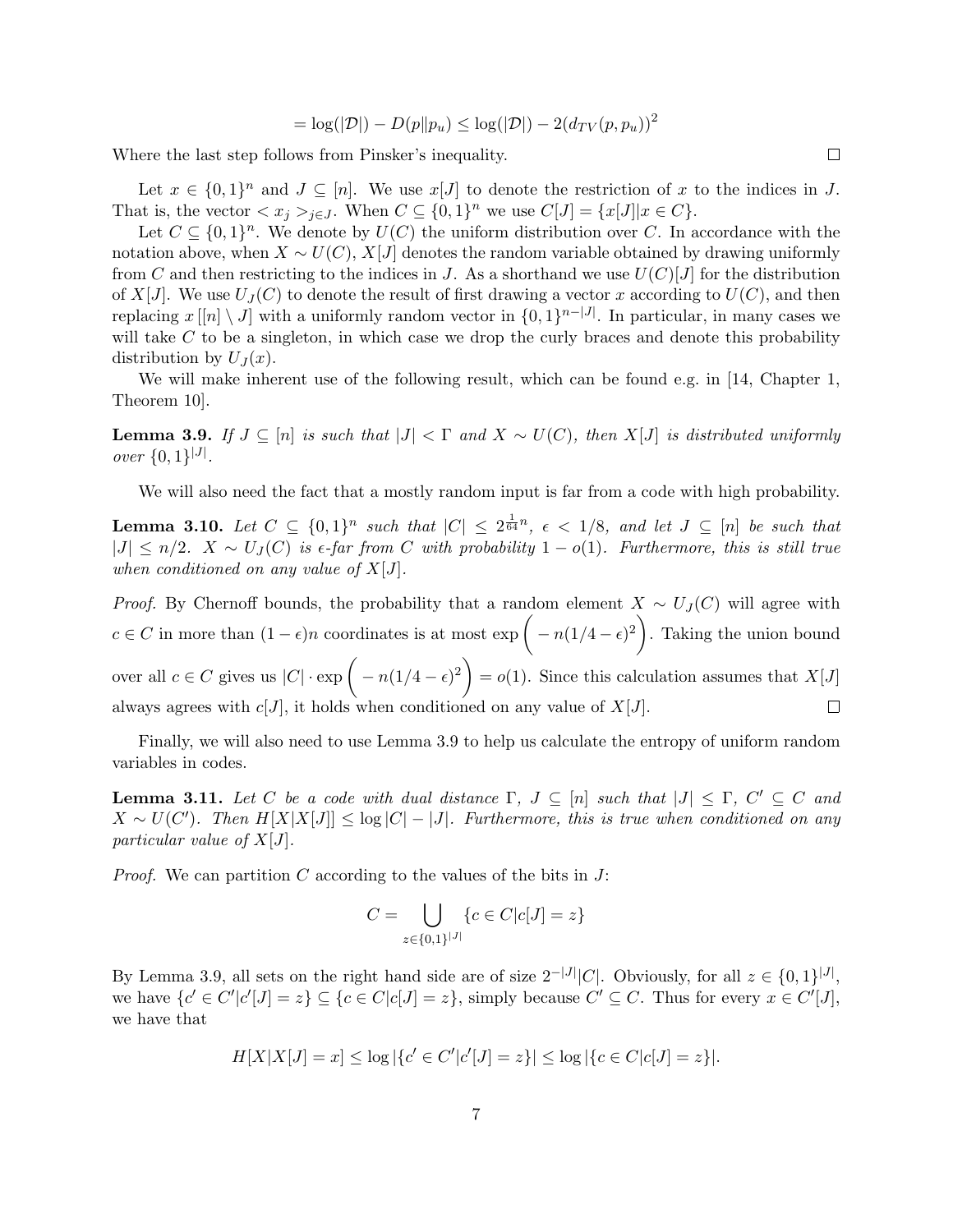This completes the "furthermore" part of the lemma. To obtain the non-conditioned version, note that by the definition of conditional entropy,

$$
H[X|X[J]] = \mathbb{E}_{x \sim U(C')[J]} H[X|X[J] = x] \le \log (2^{-|J|}|C|) = \log |C| - |J|.
$$

We note (and use throughout) that trivially  $H[X|X[J]] = H[X|\{1,\ldots,n\} \setminus J||X[J]]$ .

### 4 Nonadaptive lower bound

In this section we prove Theorem 1.3 for the case of a non-adaptive tester and with slightly worse quantitative bounds. For the rest of this section, set  $C \subset \{0,1\}^n$  to be a code with dual distance  $\Gamma$  and  $|C| \leq 2^{\frac{1}{64}n}$ . Set  $\epsilon < 1/8$  and assume that C is C'-partially testable for  $C' \subseteq C$  with q non-adaptive queries.

Next we define a non-adaptive tester for a property. This definition is consistent with the standard one.

**Definition 4.1** (Non-adaptive property tester). A non-adaptive  $\epsilon$ -tester for a code  $C \subseteq \{0,1\}^n$ with query complexity  $q(\epsilon, n)$  is defined by a collection of query sets  ${Q_i}_{i\in I}$  of size q together with a predicate  $\pi_i$  for each query set and a distribution  $\mu$  over I which satisfies:

- If  $x \in C$ , then with probability at least  $2/3$  an  $i \in I$  is picked such that  $\pi_i(x[Q_i]) = 1$ .
- If  $d(x, C) > \epsilon$ , then with probability at least  $2/3$  an  $i \in I$  is picked such that  $\pi_i(x[Q_i]) = 0$ .

For a C'-partial tester the first item must hold only for  $x \in C'$ .

Set a non-adaptive tester for C', and let  $\{Q_i\}_{i\in I}$  be its query sets.

We will be interested only in those query sets which are useful for telling a random element in C' from a mostly random element in  $\{0,1\}^n$ .

**Definition 4.2** (*J*-Discerning query set). Let  $J \subseteq [n]$  be such that  $|J| \leq n/2$ . A query set  $Q_i$  is a J-discerning set if  $d_{TV}(U(C')[Q_i], U_J(C')[Q_i]) \geq 1/8$ .

Next we prove that a tester must have a lot of such good query sets.

**Lemma 4.3.** Set  $J \subseteq [n]$  such that  $|J| \leq n/2$ . With probability at least 1/9 the query set  $Q_i$  picked by the tester is a J-discerning set.

*Proof.* Assume the contrary, that is, that with probability greater than  $8/9$  the query set  $Q_i$  picked by the tester is such that  $d_{TV}(U(C')[Q_i], U_J(C')[Q_i]) < 1/8$ .

Thus for every such  $Q_i$ ,

$$
\big|\Pr_{U(C')[Q_i]}[\text{tester accepts}] - \Pr_{U_J(C')[Q_i]}[\text{tester accepts}] \big| < 1/8.
$$

For the case where the query set picked is not discerning, which occurs with probability smaller than 1/9, we have no bound (better than 1) on the difference in probability.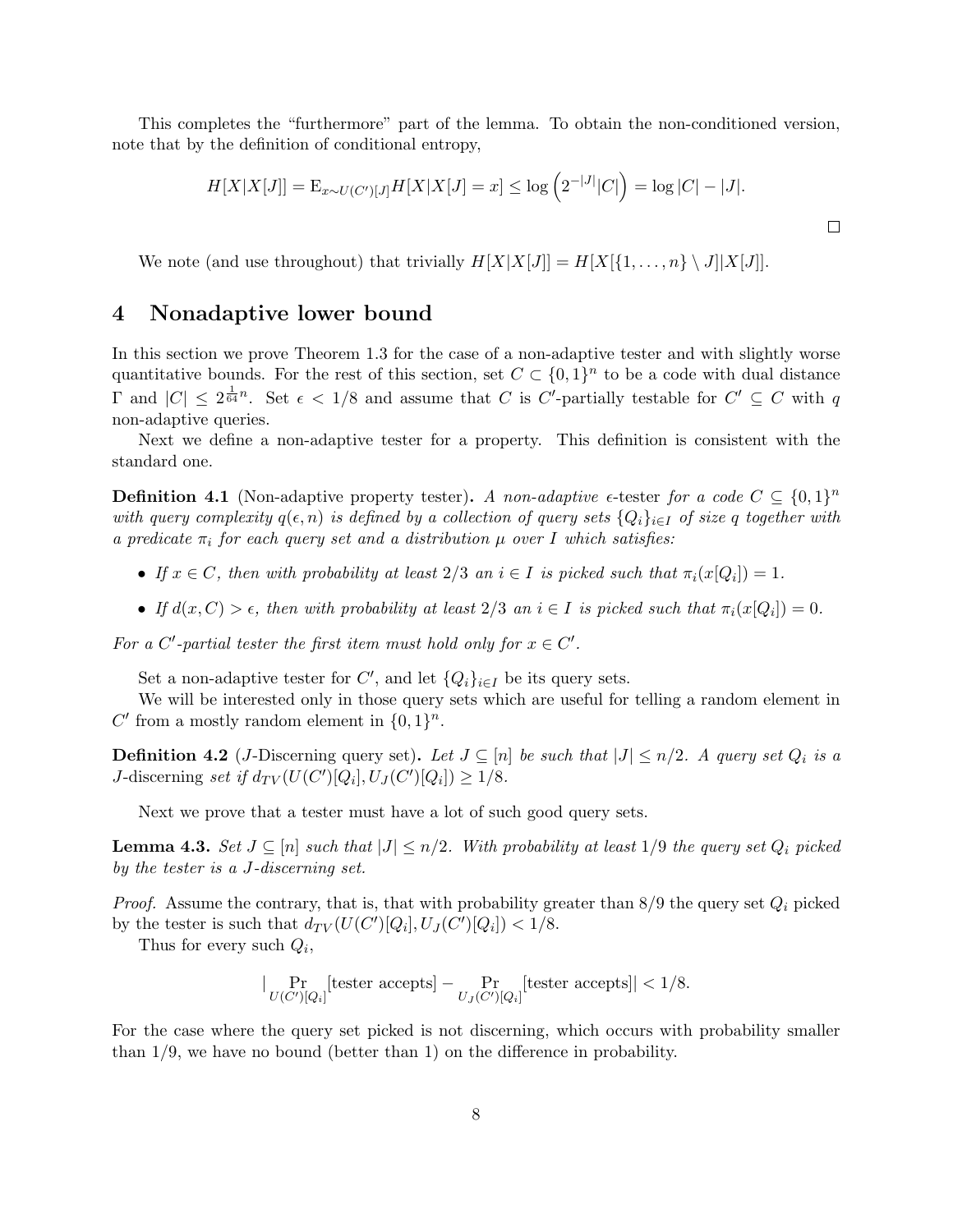Overall, over the randomness of the tester,

$$
|\Pr_{U(C')}[\text{tester accepts}] - \Pr_{U_J(C')}[\text{tester accepts}]| < 8/9 \cdot 1/8 + 1/9 = 2/9.
$$

But by the correctness of the tester and Lemma 3.10, we arrive at  $Pr_{U(C')}$  [tester accepts]  $\geq 2/3$  $\Box$ and  $Pr_{U_J(C')}$ [tester accepts]  $\leq 1/3$ , a contradiction.

We will later want to construct a collection of J-discerning sets disjoint outside of a small fixed portion of the input. Towards this end we prove that J-discerning sets show difference between an element in C' and a mostly random element in  $\{0,1\}^n$  even when we only look outside of J.

**Lemma 4.4.** Assume that  $Q_i$  is a J-discerning set, draw  $Z \sim U(C')[J]$  and then draw  $X \sim$  $U(C')[Q_i]$  conditioned on  $X[J] = Z$ . With probability at least 1/15, the distribution of  $X[Q_i \setminus J]$  is  $1/16$ -far from  $U({0, 1}^{|Q_i \setminus J|}).$ 

*Proof.* First note that the distance between  $U(C')[Q_i]$  and  $U_J(C')[Q_i]$  is the expectation over Z of the distance of  $X[Q_i \setminus J]$  from  $U(\{0,1\}^{|Q_i \setminus J|})$ , conditioned on  $X[J] = Z$ . By definition, that is at least  $1/8$ . By simple probability bounds, with probability at least  $1/15$ , Z is such that the distance of  $X[Q_i \setminus J]$  from  $U(\{0,1\}^{|Q_i \setminus J|})$  conditioned on  $X[J] = Z$  is at least 1/16.  $\Box$ 

However, total variation distance is not very handy for counting. We now use Lemma 3.8 to transform our total variation bounds into "entropy loss" bounds.

**Lemma 4.5.** If  $Q_i$  is a J-discerning set and  $X \sim U(C')[Q_i]$ , then  $H[X[Q_i \setminus J] | X[J]] \leq |Q_i \setminus J|$  – 0.0005.

*Proof.* Let  $L \subseteq \{0,1\}^{|J|}$  be the set of values  $z \in \{0,1\}^{|J|}$  such that when drawing  $X \sim U(C')[Q_i]$ conditioned on  $X[J] = z$ , the distribution of  $X[Q_i \setminus J]$  is  $1/16$ -far from  $U(\{0, 1\}^{|Q_i \setminus J|})$ .

Since the entropy is non-negative, we can upper bound

$$
H[X[Q_i \setminus J] | X[J]] \leq \sum_{z \in L} \Pr_{Z \sim U(C')[J]}[Z = z] H[[Q_i \setminus J] | X[J] = z] + \sum_{z \in \{0,1\}^J \setminus L} \Pr_{Z \sim U(C')[J]}[Z = z] | Q_i \setminus J|.
$$

To treat the first summand on the right hand side, we invoke Lemma 3.8 to obtain

$$
H[[Q_i \setminus J]|X[J] = z] \leq |Q_i \setminus J| - 0.007.
$$

Overall we get

$$
\sum_{z \in L} \Pr_{Z \sim U(C')[J]}[Z = z]H[[Q_i \setminus J]|X[J] = z] + \sum_{z \in \{0,1\}^J \setminus L} \Pr_{Z \sim U(C')[J]}[Z = z]|Q_i \setminus J| \leq |Q_i \setminus J| - 0.0005.
$$

 $\Box$ 

Next we would try to cover the indices in  $[n]$  with as many discerning sets as possible. To later sum up the entropy loss, we need these sets to be disjoint outside a not-too-big set. We determine this set of "bad" indices as the set of bits read (non-adaptively) by the tester with the highest probability.

Definition 4.6. Define  $B = \{k \in [n] | \Pr_{Q \sim \mu}[k \in Q] \geq \frac{2q}{\Gamma}\}$  $\frac{2q}{\Gamma}$ .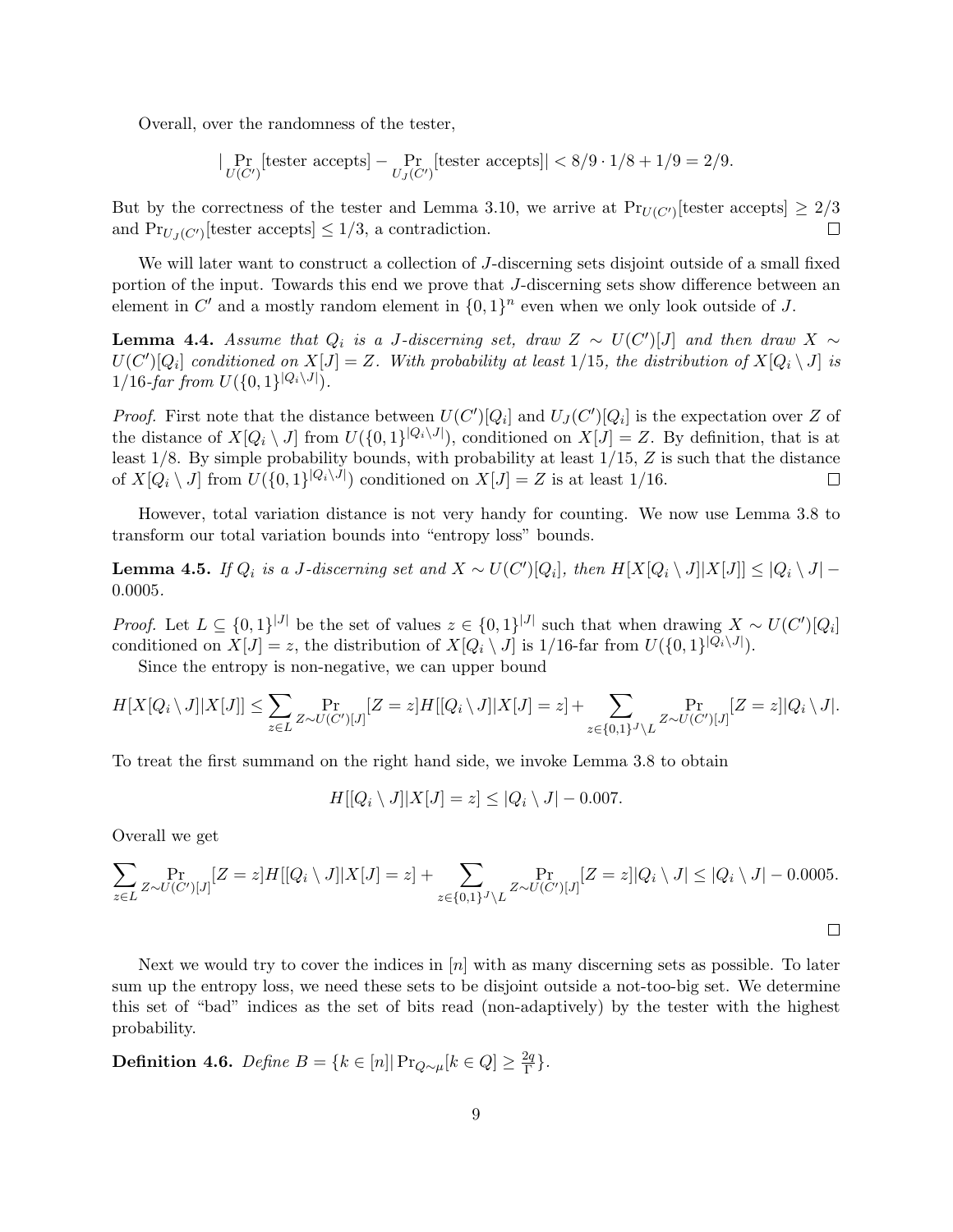**Observation 4.7.**  $|B| \leq \Gamma/2 \leq n/2$ . Therefore Lemma 3.10 holds with  $I = B$ .

Now we can prove that we can find many B-discerning sets which are disjoint outside of B.

**Lemma 4.8.** There exists a set  $I_D$  such that:

- For all  $i \in I_D$ ,  $Q_i$  is a B-discerning set
- For all  $i, j \in I_D$ ,  $Q_i \setminus B$  and  $Q_j \setminus B$  are disjoint

 $D = \bigcup_{i \in I_D}(Q_i \setminus B)$  satisfies  $\Gamma/2 \geq |D| \geq \frac{\Gamma}{18q^2}$ . Additionally,  $|I_D| \geq \frac{\Gamma}{18q^3}$ .

*Proof.* We construct the set  $I_D$  greedily. Suppose that we have discerning sets covering k bits that are disjoint outside of B. Choose a set randomly using the tester's distribution conditioned on it being B-discerning. This increases the probability of every query set, and every bit to be in a query set, by at most 9. By the definition of  $B$ , if we choose a query set randomly using the tester's distribution, the probability that it intersects our already covered bits outside of B is at most  $9\frac{2q^2}{\Gamma}$  $\frac{q^2}{\Gamma}k$ . As long as this number is smaller than 1, such a set exists. Therefore, as long as  $k < \frac{\Gamma}{18q^2}$  we have a set to add, leading to the bound. To get the upper bound on |D| we can just stop the process before D gets too big.  $\Box$ 

Finally, we are ready to calculate the entropy of a uniformly random codeword from  $C'$ . We use the chain rule to split this into calculating the entropy of the bits in  $B$ , the entropy of the bits in  $D$  conditioned on the bits of  $B$ , and the entropy of everything else conditioned on the bits in  $D \cup B$ .

Lemma 4.9. If  $X \sim U(C'),$  then  $H[X] \leq \log |C| - 0.0005 \frac{\Gamma}{18q^3}$ 

*Proof.* First, by the chain rule for entropy and the fact that  $D \setminus B = D$ ,

$$
H[X] = H[X|X|D \cup B]| + H[X|D||X|B]| + H[X|B]|
$$

We proceed by bounding each element in the sum. First, trivially:

 $H[X|B] \leq |B|$ 

Next, invoke Lemma 3.11 for  $D \cup B$ , since  $|D \cup B| \leq \Gamma$ . This gives us:

$$
H[X|X[D \cup B]] \le \log|C| - |D \cup B|
$$

Now, recall that  $\bigcup_{i\in I_D}(Q_i \setminus B) = D$ . Since these sets are disjoint outside of B, we employ subadditivity to get:

$$
H[X[D \setminus B]|X[B]] \le \sum_{i \in I_D} H[X[Q_i \setminus B]|X[B]]
$$

Now, since these are all B-discerning sets, by Lemma 4.5 we know that for all  $i \in I_D$  we have that  $H[X[Q_i \setminus B]|X[B]] \leq |Q_i \setminus B| - 0.0005$ . By Lemma 4.8 we know that  $|I_D| \geq \frac{\Gamma}{18q^3}$ . Summing up we get:

$$
\sum_{i \in I_D} H[X[Q_i \setminus B]|X[B]] \le |D| - 0.0005|I_D|
$$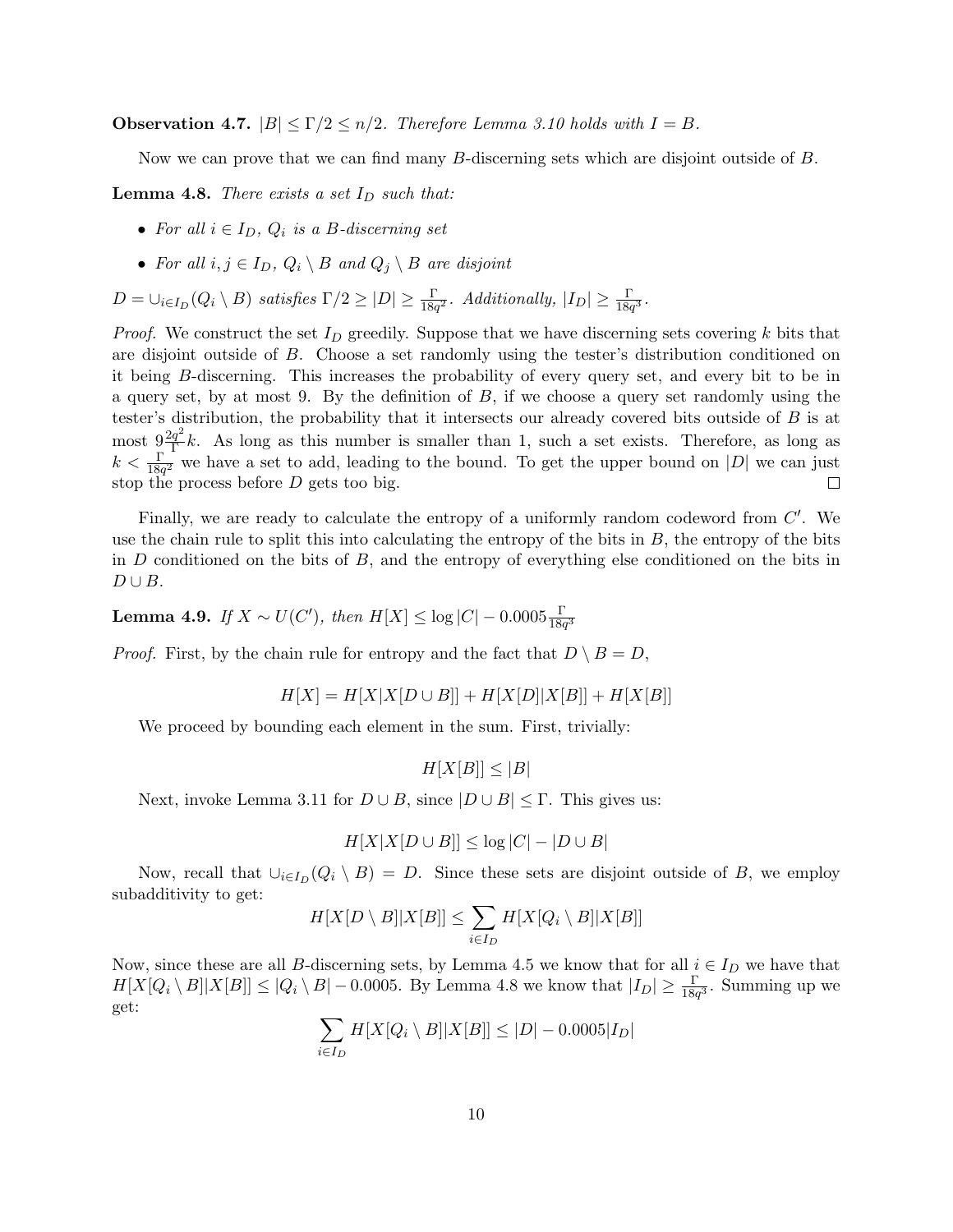$$
\leq |D|-0.0005\frac{\Gamma}{18q^3}
$$

That is,

$$
H[X[D]|X[B]] \le |D| - 0.0005 \frac{\Gamma}{18q^3}
$$

Summing everything up we get the statement of the lemma.

From this it follows that:

**Theorem 4.10** (Weak form of the main theorem). Let  $C' \subseteq C$ , if C is C'-partially testable with q non-adaptive queries, then

$$
|C'| = 2^{H[X]} \le |C| 2^{-0.0005 \frac{\Gamma}{18q^3}}.
$$

## 5 Adaptive lower bound

In this section we prove Theorem 1.3 in its full generality. We start by introducing the mechanism of a reader, which allows us to separate the adaptivity and randomness of the algorithm.

**Definition 5.1** (Reader). A k-reader r is a sequence  $r_0, r_1, \ldots, r_{k-1}$ , where  $r_i : \{0,1\}^i \rightarrow \{1,\ldots,n\}$ satisfy for all  $i < j$  and  $y \in \{0,1\}^j$  that  $r_i(y[\{1,\ldots,i\}]) \neq r_j(y)$ .

Given an input  $x \in \{0,1\}^n$ , the reader defines a sequence of its bits. This is the *reading* of x.

**Definition 5.2** (Reading). Given  $x \in \{0,1\}^n$  and a k-reader r, the reading  $R_{r(x)}$  of x according to r is a sequence  $y_1, \ldots, y_k$  defined inductively by  $y_{i+1} = x_{r_i(y_1,\ldots,y_i)}$ . We define  $r_i(x)$  to be  $r_i(y_1, \ldots, y_i)$ . The set of unread bits  $U_{r(x)}$  is the subset of  $\{1,\ldots,n\}$  that did not appear as values of  $r_1,\ldots,r_k$ in the reading.

We can now define an adaptive tester as a distribution over readers and decision predicates.

**Definition 5.3** (Adaptive tester). An adaptive  $\epsilon$ -tester for a code  $C \subseteq \{0,1\}^n$  with query complexity  $q = q(\epsilon, n)$  is defined by a collection of q-readers  $\{r^i\}_{i\in I}$  together with predicates  $\pi_i$  for each reader, and a distribution  $\mu$  over I which satisfies:

- For all  $x \in C$ ,  $Pr_{i \sim \mu} [\pi_i(R_{r^i(x)}) = 1] \geq 2/3$ .
- For all  $x \in \{0,1\}^n$  such that  $d(x, C) > \epsilon$ ,  $Pr_{i \sim \mu} [\pi_i(R_{r^i(x)}) = 0] \geq 2/3$ .

Part of the usefulness of readers is that if we can construct a reader that reads the entire input, then reading the property  $C'$  through it preserves its size.

**Observation 5.4.** If r is an n-reader, then the function mapping every  $x \in \{0,1\}^n$  to its reading  $R_{r(x)}$  is a bijection.

*Proof.* Suppose that  $x' \neq x$ , and let  $i \in \{1, ..., n\}$  be the least index such that  $x_{r_i(x)} \neq x'_{r_i(x)}$ . Such an i must exist since r reads all bits, and  $x' \neq x$ . Note that  $r_i(x) = r_i(x')$ , since it is the first bit read to be different (and thus  $y_1, \ldots, y_i = y'_1, \ldots, y'_i$ ). Thus  $x_{r_i(x)} \neq x'_{r_i(x')}$  and therefore  $R_{r(x)} \neq R_{r(x')}$ .  $\Box$ 

 $\Box$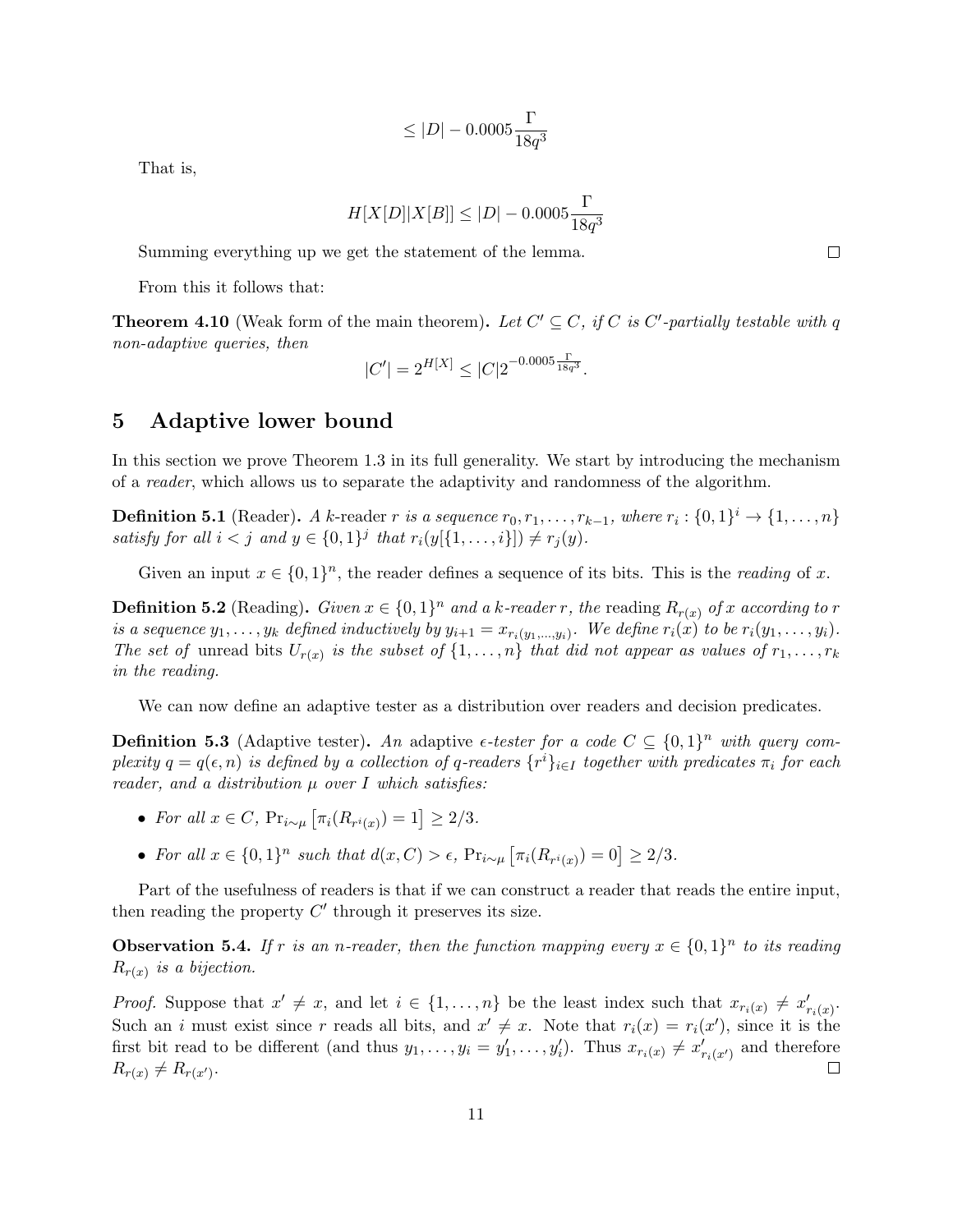In light of the above, we will construct an n-reader and bound the size of  $C'$  when permuted by its reading. However, while the end product of the construction is an n-reader, the intermediate steps might not be  $k$ -readers for any  $k$ . Thus we need to introduce a more general notion.

**Definition 5.5** (Generalized reader). A generalized reader r is a sequence  $r_0, r_1, \ldots, r_{n-1}$  where  $r_i: \{0,1\}^i \to \{1,\ldots,n\} \cup \{\star\}$  satisfy for all  $i < j$  and  $y \in \{0,1\}^j$  one of the following

- $r_i(y[\{1, \ldots, i\}]) \in \{1, \ldots, n\} \setminus r_i(y)$
- $r_i(y[\{1, \ldots, i\}]) = r_i(y) = \star$

Given a generalized reader r, a terminal sequence in it is  $y \in \{0,1\}^i$  such that  $r_i(y_1,\ldots,y_i) = \star$ , *while*  $r_{i-1}(y_1, \ldots, y_{i-1}) \neq \star \text{ or } i = 0.$ 

If we fix a certain  $x \in \{0,1\}^n$ , a generalized reader defines a sequence of non-repeating indices that at some point may degenerate to a constant sequence of  $\star$ . Note that every k-reader naturally defines a generalized reader by setting all undefined functions to map everything to  $\star$ .

It is useful to think of a (possibly generalized) reader as a decision tree. With a generalized reader, we will often want to continue the branches of the tree with another reader. This operation is called grafting. We start with the notion of a 0-branch and a 1-branch.

**Definition 5.6** (0-branch, 1-branch). Let r be a (possibly generalized) reader. The 0-branch of r is the reader r' defined by  $r'_i(y_1,\ldots,y_i)=r_{i+1}(0,y_1,\ldots,y_i)$ . Similarly, the 1-branch of r is the reader  $r''$  defined by  $r''_i(y_1, \ldots, y_i) = r_{i+1}(1, y_1, \ldots, y_i).$ 

We can now define grafting, and will do so recursively. Informally, grafting a reader t onto  $r$  at y means that at every  $\star$  in the decision tree of r that can be reached after reading y, we continue the reading according to t.

**Definition 5.7** (Grafting). Let r and t be generalized readers and  $x \in \{0,1\}^i$  be a terminal sequence in r. The grafting of t onto r on the branch y is a new reader  $r^{t,y}$  defined as follows.

- If  $t_0 \in \{r_0(y_1,\ldots,y_i),\ldots,r_{i-1}(y_1,\ldots,y_i)\},$  graft the  $y_{t_0}$ -branch of t onto r at  $y_1,\ldots,y_i$ .
- If  $t_0 \notin \{r_0(y_1,\ldots,y_i),\ldots,r_{i-1}(y_1,\ldots,y_i)\},\$  set  $r_i(y_1,\ldots,y_i)=t_0,\$  call the new reader r', and graft the 0-branch of t onto r' at  $y_0, \ldots, y_i, 0$  and the 1-branch of t onto t at  $y_0, \ldots, y_i, 1$ .

Repeat the above recursively, with the base case being the grafting of an identically  $\star$  reader onto r by not changing anything.

Note that the grafting of a generalized reader onto another results in a generalized reader. Note that it is also possible that  $r^{t,y} = r$  when all bits that t may read were already read by r according as y.

To introduce the notion of a reader that discerns a random input from an input from  $C'$ , we will first need to formulate a notion of executing a reader, which is inherently adaptive, on a partly random input.

**Definition 5.8** (*J*-Simulation of a reader). Let r be a q-reader,  $J \subseteq [n]$  and  $y \in \{0,1\}^{|J|}$ . The *J*simulation of r on y is the distribution  $S(r, y, J)$  over  $\{0, 1\}^q$  defined to be  $R_{r(x)}$  where  $x[J] = y[J]$ , and all bits of x outside of J are picked independently and uniformly at random from  $\{0,1\}$ .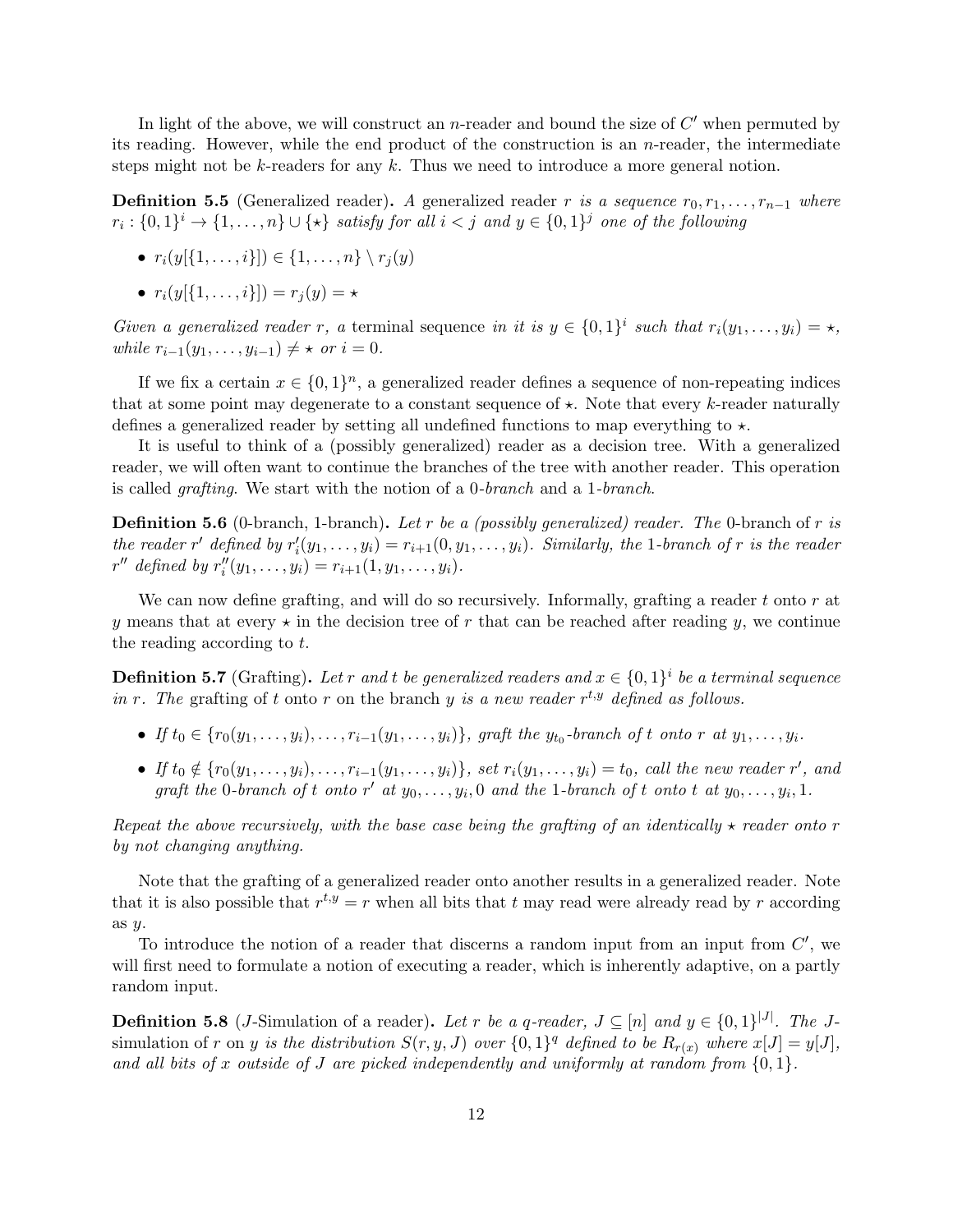We now introduce the notion of a reader that discerns a random input from an input from  $C'$ .

**Definition 5.9** (*J*-Discerning reader). Let r be a (possibly generalized) reader,  $J \subseteq [n]$  and  $y \in$  $\{0,1\}^{|J|}$ . Let x be a uniform random variable in  $\{c \in C'|c[J] = y\}$ . We say that r is a J-discerning reader for y if  $d_{TV}(R_{r(x)}, S(r, y, J)) \geq 1/8$ .

Next, we prove that many readers are indeed discerning.

**Lemma 5.10.** Set  $J \subseteq [n]$  such that  $|J| \le n/2$  and  $y \in \{0,1\}^{|J|}$ . With probability at least 1/9 the q-reader r picked by the tester is J-discerning for y.

*Proof.* Let r be a reader that is not J-discerning for y. Let  $B \sim U_J(y)$  and  $G \sim U({c \in C'|c[J]}$ y}). Denote by  $\pi_r$  the predicate associated with r. By our assumption,

$$
|\Pr[\pi_r(R_{r(B)})=1]-\Pr[\pi_r(R_{r(G)})=1]|<1/8.
$$

Now assume that with probability greater than 8/9, the q-reader picked is not J-discerning for y. Now consider the difference in acceptance probability when drawing a reader according to  $\mu$ .

$$
|\Pr_{r \sim \mu}[\pi_r(R_{r(B)}) = 1] - \Pr_{r \sim \mu}[\pi_r(R_{r(G)}) = 1]| < 8/9 \cdot 1/8 + 1/9 = 2/9.
$$

But by Lemma 3.10 and the correctness of the tester,  $Pr_{r \sim \mu}[\pi_r(R_{r(B)}) = 1] \leq 1/3$ , and by the correctness of the tester  $Pr_{r \sim \mu}[\pi_r(R_{r(G)}) = 1] \geq 2/3$ , a contradiction.  $\Box$ 

A common operation will be to graft a discerning reader with additional arbitrary bits. This does not cause a discerning reader to stop being one.

**Definition 5.11.** Let r and s be generalized readers. We say that r contains s if for every  $x \in$  $\{0,1\}^n$ , the sequence of non- $\star$  elements in  $R_{s(x)}$  is a prefix of  $R_{r(x)}$ .

Note that in particular, whenever we graft s onto r along some branch, we obtain a reader which contains  $r$ .

**Lemma 5.12.** Let r and s be generalized readers such that r contains s. Let  $J \subseteq [n]$  and  $y \in$  ${0,1}^{|J|}$ . If s is a J-discerning reader for y, then so is r.

*Proof.* Let  $B \sim U_J(y)$  and  $G \sim U({c \in C'|c[J] = y})$ . Consider  $R_{r(B)}$ . Its outcomes can be partitioned according to their  $R_{s(B)}$  prefixes. Thus the probability of every event defined by values of  $R_{r(B)}$  can be written as a weighted sum of the probabilities of events defined by values of  $R_{s(B)}$ . The same is true for  $R_{r(G)}$  and  $R_{s(G)}$ . Therefore  $d_{TV}(R_{r(x)}, S(r, y, J)) \ge d_{TV}(R_{s(x)}, S(s, y, J))$ .

To prove that a uniform choice in  $C'$  does not have high entropy we graft discerning readers one onto the other. We will want to make sure that all the branches of the decision tree are of the same height throughout the grafting, and thus we define the notion of a padded grafting.

**Definition 5.13** (q-Padded grafting). Let r be a generalized reader, t be a q-reader and  $y \in \{0,1\}^i$ be a terminal sequence in r. The q-padded grafting of t onto r on the branch y is defined by the following process. First, let  $r'$  be the grafting of t onto r at the branch y. Now perform the  $\text{following repeatedly: Let } z_1, \ldots, z_j \text{ with } j < q \text{ be such that } r'_{i+j-1}(y_1, \ldots, y_i, z_1, \ldots, z_{j-1}) \neq \star \text{ but }$  $r'_{i+j}(y_1,\ldots,y_i,z_1,\ldots,z_j) = \star$  (or  $j=0$  and  $r'_i(y_1,\ldots,y_i) = \star$ ). Let k be an arbitrary index not  $\{r'_0, \ldots, r'_{i+j-1}(y_1, \ldots, y_i, z_1, \ldots, z_{j-1})\},$  and redefine  $r'_{i+j}(y_1, \ldots, y_i, z_1, \ldots, z_j) = k$ . Repeat this process as long as such  $z_1, \ldots, z_j$  with  $j < q$  exist.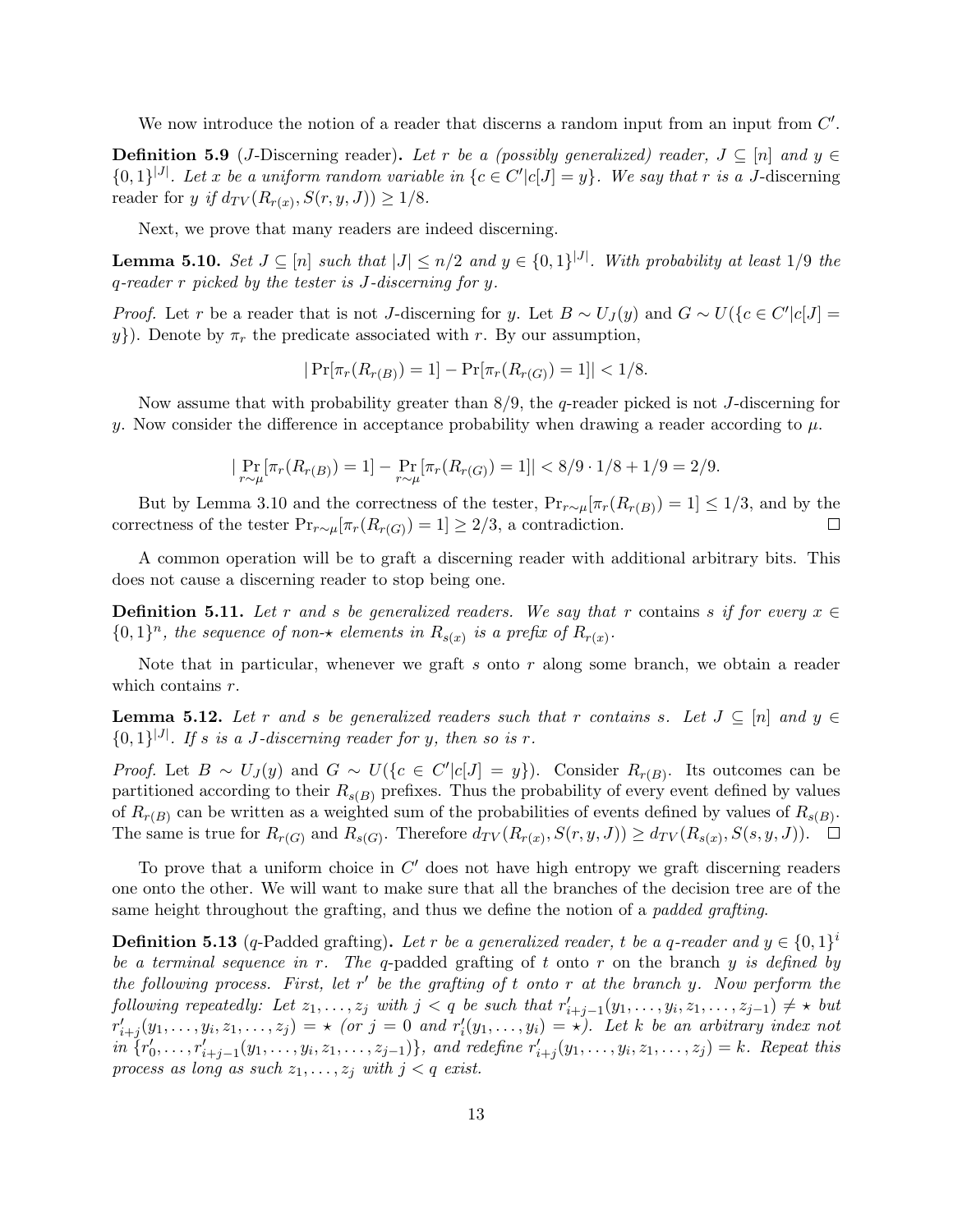The above is basically grafting additional arbitrary reads, so that the end-result will always read exactly q bits after reading the sequence  $y_1, \ldots, y_i$ . The next observation together with Lemma 5.12 implies that q-padded grafting of a J-discerning reader is equivalent to a grafting of some other J-discerning reader.

**Observation 5.14.** Let r be a generalized reader, t a q-reader and  $y \in \{0,1\}^i$  a terminal sequence in r. There exists a reader s containing t such that the q-padded grafting of t onto r at  $y$  is equivalent to the grafting of s onto r at y.

Now we can finally prove the main lemma, by performing repeated  $q$ -padded grafting of discerning readers one onto another.

**Lemma 5.15.** If  $X \sim U(C')$ , where C is C'-partially testable with q queries, then  $H[X] \leq \log |C|$  –  $\lfloor\frac{1}{32}\Gamma/q\rfloor$ 

*Proof.* Let us construct an *n*-reader and consider the entropy of  $C'$  when permuted by this reader.

Start with a 0-reader  $r^0$ . Let s be a  $\emptyset$ -discerning q-reader for the empty word, which must exist since the adaptive tester must pick one with positive probability. Set  $r<sup>1</sup>$  to be the grafting of s onto  $r^{0}$  on the branch of the empty word.

Assume that we have constructed the jq-reader  $r^j$ . If jq  $\geq \Gamma$ , graft a reader that reads all remaining bits arbitrarily onto  $r^j$  on all branches. Else, perform the following for all branches  $y \in \{0,1\}^{jq}$  to obtain  $r^{j+1}$  (noting that they are all terminal sequences in  $r^j$ ):

- If there is no member of C' with the reading  $R_{r^j(y)}$ , perform a q-padded grafting of an arbitrary q-reader onto  $r^j$  at the branch y,
- If such a member exists, let s be a  $\{r_1^j\}$  $j_1^j(y), r_2^j$  $\{z_2^j(y), \ldots, r_{jq}^j(y)\}$ -discerning reader for y. Perform a q-padded grafting of s onto  $r^j$  at the branch y.

Now let r be the resulting n-reader, let  $r_{R(C')}$  be the image of C' under the reading of r, and let  $X \sim U(r_{R(C)})$ . By Observation 5.4, the distribution of X is the same as starting with a uniformly random member of  $C'$  and then taking its reading according to r. By the chain rule  $H[X] = H[X[\{1,\ldots,\Gamma\}]] + H[X|X[\{1,\ldots,\Gamma\}]].$ 

Note that in the case of a word from C', the maximal j in the construction is equal to  $\Gamma/q$ . By the chain rule we may write

$$
H[X[\{1,\ldots,\Gamma\}]] = \sum_{i=1}^{\Gamma/q} H[X[\{(i-1)q+1,\ldots,iq-1\}]|X[\{1,\ldots,(i-1)q-1\}]]
$$

and since each sequence of  $q$  bits is from the grafting of a reader which is discerning with respect to all the previous ones, we may apply Lemma 3.8 to obtain

$$
H[X[\{1,\ldots,\Gamma\}]] = \sum_{i=1}^{\Gamma/q} H[X[\{(i-1)q+1,\ldots,iq-1\}]|X[\{1,\ldots,(i-1)q-1\}]]
$$
  

$$
\leq \sum_{i=1}^{\Gamma/q} \left(q - \frac{1}{32}\right) \leq \Gamma - \Gamma/q \cdot \frac{1}{32}
$$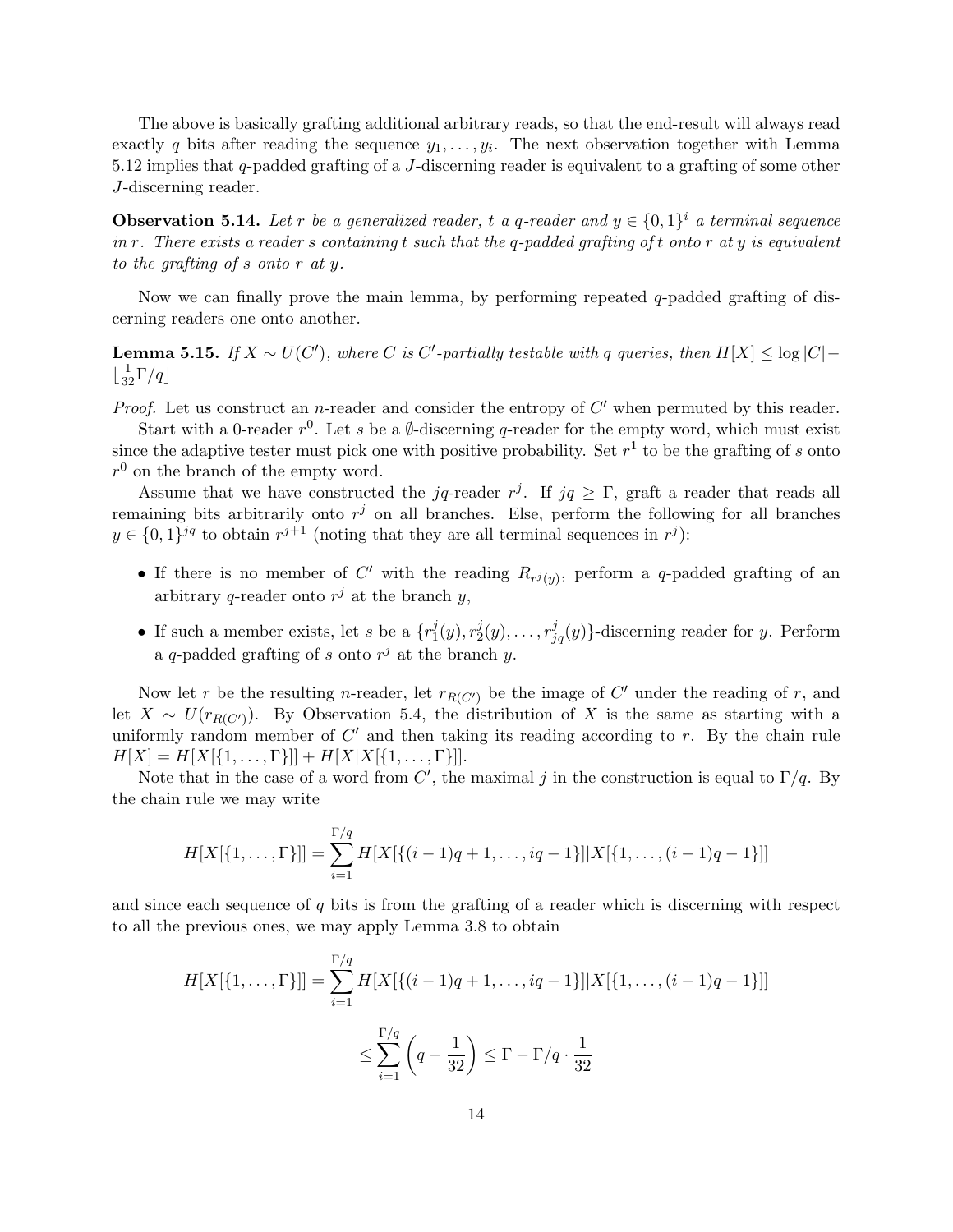By Lemma 3.11,  $H[X|X[\{1,\ldots,\Gamma\}]] \leq \log|C| - \Gamma$ , so by summing it all up we get  $H[X] \leq$  $\log|C| - \Gamma/q \cdot \frac{1}{32}.$ 

This gives us Theorem 1.3 in its full generality, as it implies that  $|C'| = 2^{H[X]} \leq 2^{-\Gamma/32q} \cdot |C|$ .

 $\Box$ 

## References

.

- [1] Noga Alon, L´aszl´o Babai, and Alon Itai. A fast and simple randomized parallel algorithm for the maximal independent set problem. Journal of Algorithms, 7(4):567–583, December 1986.
- [2] Noga Alon, Eldar Fischer, Michael Krivelevich, and Mario Szegedy. Efficient testing of large graphs. Combinatorica, 20(4):451–476, 2000.
- [3] Noga Alon, Michael Krivelevich, Ilan Newman, and Mario Szegedy. Regular languages are testable with a constant number of queries.  $SIAM J. Comput$ ,  $30(6):1842-1862$ ,  $2000$ .
- [4] Eli Ben-Sasson, Oded Goldreich, Prahladh Harsha, Madhu Sudan, and Salil P. Vadhan. Robust PCPs of proximity, shorter PCPs, and applications to coding. SIAM J. Comput, 36(4):889–974, 2006.
- [5] Eric Blais, Joshua Brody, and Kevin Matulef. Property testing lower bounds via communication complexity. Computational Complexity, 21(2):311–358, 2012.
- [6] Manuel Blum, Michael Luby, and Ronitt Rubinfeld. Self-testing/correcting with applications to numerical problems. J. Comput. Syst. Sci.,  $47(3):549-595$ , 1993.
- [7] Thomas M. Cover and Joy A. Thomas. Elements of Information Theory. Wiley-Interscience, New York, USA, 2000.
- [8] Eldar Fischer. The art of uninformed decisions: A primer to property testing. Current Trends in Theoretical Computer Science: The Challenge of the New Century, I:229–264, 2004.
- [9] Eldar Fischer and Arie Matsliah. Testing graph isomorphism. SIAM J. Comput, 38(1):207–225, 2008.
- [10] E. N. Gilbert. A comparison of signalling alphabets. The Bell System Technical Journal, 31(3):504–522, May 1952.
- [11] Oded Goldreich, Shaffi Goldwasser, and Dana Ron. Property testing and its connection to learning and approximation. J. ACM, 45:653–750, July 1998.
- [12] Oded Goldreich and Madhu Sudan. Locally testable codes and PCPs of almost-linear length. J. ACM, 53(4):558–655, 2006.
- [13] Tom Gur and Ron Rothblum. Non-interactive proofs of proximity. Electronic Colloquium on Computational Complexity (ECCC), (078), 2013.
- [14] F. J. MacWilliams and N. J. A. Sloane. The Theory of Error-Correcting Codes, volume 16 of North-Holland Mathematical Library. North-Holland, 1977.